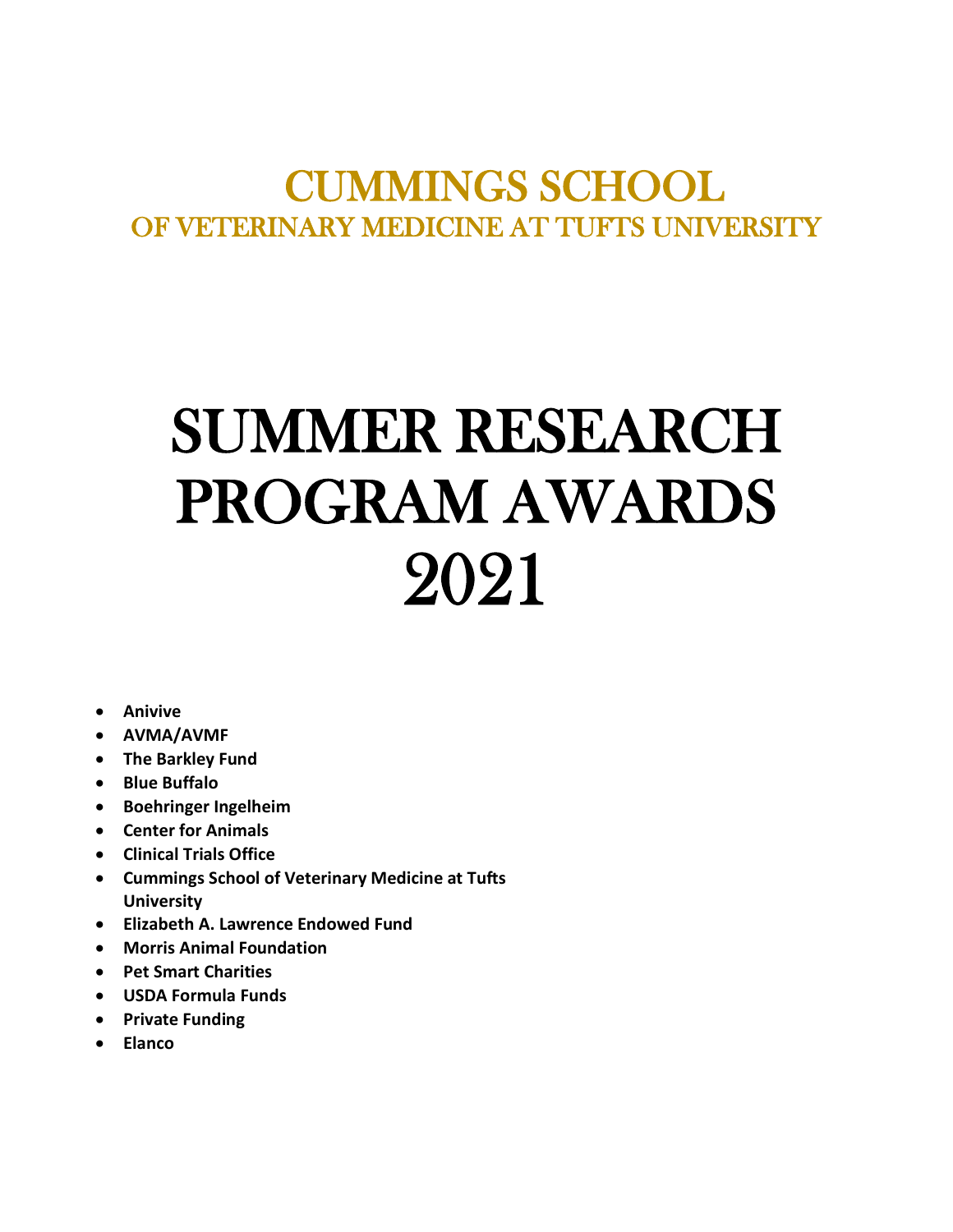# 2021 Summer Research

| <b>Name</b>              | <b>Class</b><br>Year | <b>Mentor</b>                      | <b>Title</b>                                                                                                                                        | <b>Funding</b>                                                                |
|--------------------------|----------------------|------------------------------------|-----------------------------------------------------------------------------------------------------------------------------------------------------|-------------------------------------------------------------------------------|
| Acquaviva,<br>Mariana    | V'24                 | Dr. F. Nutter                      | Anticoagulant Rodenticide<br>Residue Levels in Liver<br>Samples from a Maine<br>Canada Lynx Population                                              | Cummings<br>School of<br>Veterinary<br>Medicine at<br><b>Tufts University</b> |
| Awad,<br>Alexandra       | V'24                 | Dr. E. McCobb and<br>Dr. F. Nutter | <b>Attitudes Towards Companion</b><br>Animals in Egypt                                                                                              | Elizabeth A<br>Lawrence<br><b>Endowed Fund</b>                                |
| Bixby, Ryan              | V'24                 | Dr. M. Mueller                     | Behavioral and Physiological<br>Assessment of Adolescent and<br><b>Therapy Dog Interactions</b>                                                     | Cummings<br>School of<br>Veterinary<br>Medicine at<br><b>Tufts University</b> |
| Cashel, Abigail          | V'24                 | Dr. E. McCobb                      | Demographics of Community<br>Cats Presented to a Veterinary<br>Clinic Over a Ten-Year Span                                                          | Cummings<br>School of<br>Veterinary<br>Medicine at<br><b>Tufts University</b> |
| Choi, Diana              | V'23                 | Dr. G. Beamer                      | Creation and Validation of<br>Mycobacterium Tuberculosis<br><b>Granuloma Recognition</b><br>Software                                                | Boehringer<br>Ingelheim                                                       |
| Celatka, Jillian         | V'24                 | Dr. E. Byrnes                      | Prenatal Oxycodone Exposure<br>and Pup Vocalizations                                                                                                | Cummings<br>School of<br>Veterinary<br>Medicine at<br><b>Tufts University</b> |
| Coughlin, Laura          | V'23                 | Dr. G. Beamer and<br>Dr. F. Nutter | Establishing serum biomarkers<br>of Mycobacterium tuberculosis<br>infection in African and Asian<br>elephants                                       | Cummings<br>School of<br>Veterinary<br>Medicine at<br><b>Tufts University</b> |
| Dharmasena,<br>Vidharshi | V'24                 | Dr. Ian Destefano                  | Likelihood of Infection in<br>Veterinary Patients Treated for<br>Sepsis in the Emergency<br>Department                                              | Elanco                                                                        |
| Dolan,<br>Samantha       | V'23                 | Dr. J. Rush                        | Retrospective Evaluation of<br>the Indication for and Outcome<br><b>Following Sildenafil</b><br>Administration in Cats with<br><b>Heart Disease</b> | Cummings<br>School of<br>Veterinary<br>Medicine at<br><b>Tufts University</b> |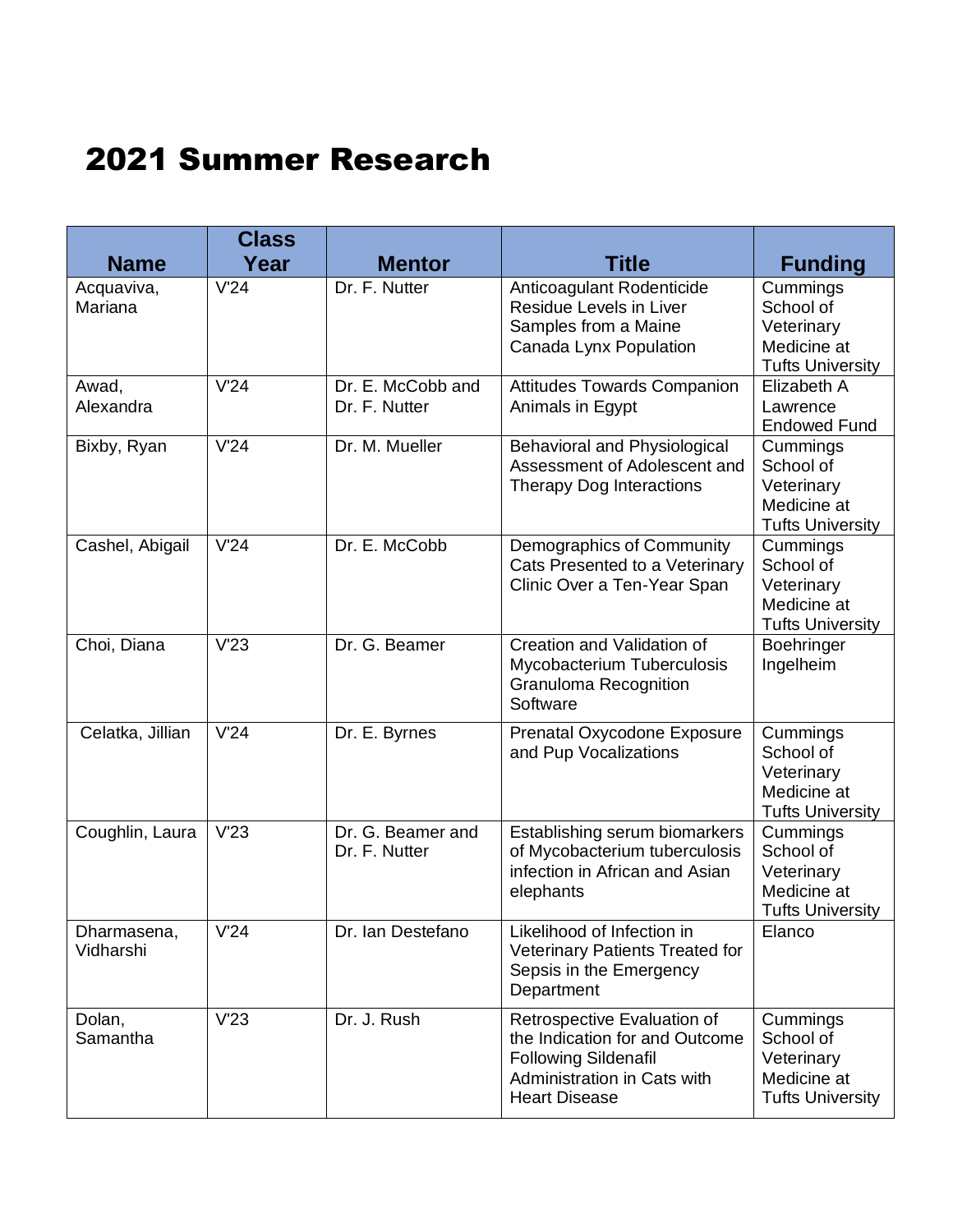| <b>Name</b>           | <b>Class</b><br>Year | <b>Mentor</b>                        | <b>Title</b>                                                                                                                                            | <b>Funding</b>                                                                |
|-----------------------|----------------------|--------------------------------------|---------------------------------------------------------------------------------------------------------------------------------------------------------|-------------------------------------------------------------------------------|
| Elwood, Stella        | V'23                 | Dr. E. McCobb                        | Client Perceptions of an<br><b>Educational Partnership to</b><br><b>Provide Low Cost Basic</b><br>Veterinary Care to an<br><b>Underserved Community</b> | <b>Pet Smart</b><br><b>Charities</b>                                          |
| Hojsak, Jillian       | V'24                 | Dr. M. Pokras                        | <b>Erosion of Paint-Coated Lead</b><br>Fishing Gear in a Simulated<br>Loon Gizzard                                                                      | <b>Private Donor</b><br>Funds                                                 |
| Huang, Callista       | V'24                 | Dr. J. Runstadler                    | Assessing the Prevalence of<br>SARS-CoV-2 in Livestock<br>Populations                                                                                   | <b>USDA Formula</b><br>Funds                                                  |
| Indeglia,<br>Vanessa  | V'23                 | Dr. A. Robbins and<br>Dr. M. Gatlin  | Assessing Bat Diversity and<br>Abundance in Massachusetts<br><b>Using Acoustic Monitoring</b>                                                           | Cummings<br>School of<br>Veterinary<br>Medicine at<br><b>Tufts University</b> |
| Karp, Shelby          | V'23                 | Dr. L. Freeman and<br>Dr. J. Rush    | Comparison of<br>Echocardiography and Cardiac<br><b>Biomarkers in Cats Eating</b><br>Different Types of Cat Foods                                       | The Barkley<br>Fund                                                           |
| Li, Jingyi<br>(Jenny) | V'24                 | Dr. M. Pokras                        | An Exploratory Research of<br>the Common Loon Microbiome                                                                                                | <b>Private Donor</b><br>Funds                                                 |
| Maguire, Maria        | V'24                 | Dr. H. Gardner                       | Interrogating the Role of $\beta$ -<br>dystroglycan in DMD-<br>Mutant Osteosarcoma                                                                      | Boehringer<br>Ingelheim                                                       |
| McDaniel, Kylie       | V'23                 | Dr. F. Nutter and Dr.<br>S. Pumphrey | Identifying, Classifying, and<br>Cataloging Retinal Lesions in<br><b>Asiatic Black Bears (Ursus</b><br>thibetanus)                                      | Cummings<br>School of<br>Veterinary<br>Medicine at<br><b>Tufts University</b> |
| Munroe,<br>Cassandra  | V'24                 | Dr. C. Fellman                       | <b>Short Course Amoxicillin for</b><br><b>Treatment of Sporadic Cystitis</b><br>in Dogs                                                                 | <b>Blue Buffalo</b>                                                           |
| Nazzaro, Jullian      | V'24                 | Dr. S. Borns-Weil                    | The Effect of COVID-19 on<br><b>Canine Separation Anxiety</b>                                                                                           | Cummings<br>School of<br>Veterinary<br>Medicine at<br><b>Tufts University</b> |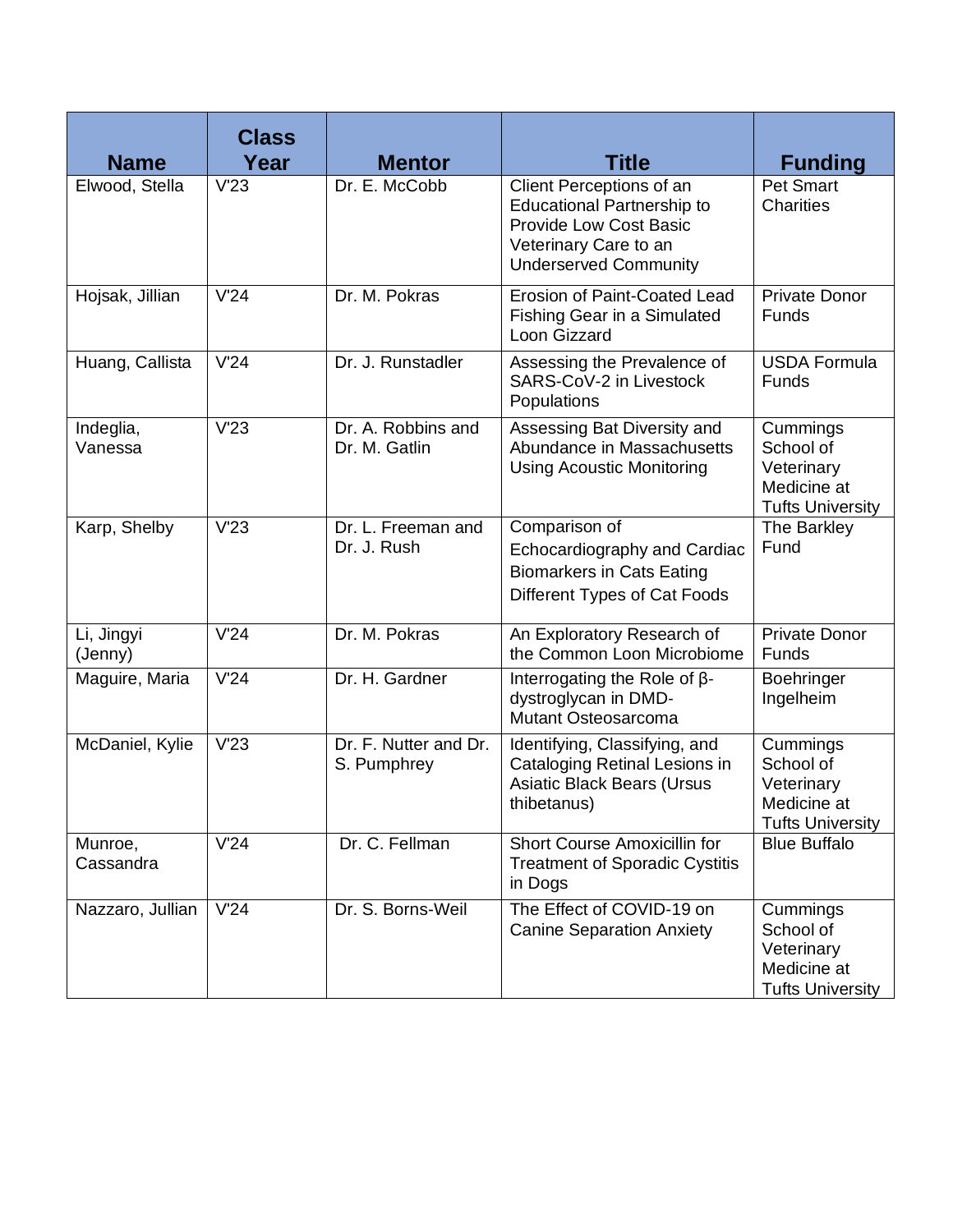|                             | <b>Class</b> |                                      |                                                                                                                                                                                                                                                                     |                                                                               |
|-----------------------------|--------------|--------------------------------------|---------------------------------------------------------------------------------------------------------------------------------------------------------------------------------------------------------------------------------------------------------------------|-------------------------------------------------------------------------------|
| <b>Name</b>                 | Year         | <b>Mentor</b>                        | <b>Title</b>                                                                                                                                                                                                                                                        | <b>Funding</b>                                                                |
| O'Malley,<br><b>Brianna</b> |              | Dr. S. Ayres and Dr.<br>J. Graham    | Non-Surgical Approach to<br><b>Sterilizing Avian Species</b><br>Using a Domestic Chicken<br>Model                                                                                                                                                                   | <b>USDA Formula</b><br>Funds                                                  |
| Orrico, Bill                | V'23         | Dr. M. Rosenbaum<br>and Dr. H. Frank | The Effect of Landscape<br>Disruption on Herpesvirus<br>Prevalence in Bat Species of<br>Northwestern Ecuador                                                                                                                                                        | Cummings<br>School of<br>Veterinary<br>Medicine at<br><b>Tufts University</b> |
| Richards, Laura             | V'23         | Dr. C. Schonhoff                     | Nitric Oxide (NO) Signaling in<br>the Female Developing<br>Striatum: Investigating<br>Oxycodone's Effects on NO<br>levels, and investigating the<br>effects of adding exogenous<br>and inhibiting endogenous NO<br>on Development of<br><b>Dendritic Complexity</b> | Cummings<br>School of<br>Veterinary<br>Medicine at<br><b>Tufts University</b> |
| Scott,<br>Samantha          | V'23         | Dr. V. Yang                          | Role of Canine<br>Hemangiosarcoma-Associated<br>ExtracellularVesicles in<br><b>Promoting Tumor</b><br>Angiogenesis                                                                                                                                                  | <b>Morris Animal</b><br>Foundation                                            |
| Shaffert, Katie             | V'23         | Dr. H. Gardner                       | Investigating the Role of<br>SETD2 in Canine<br>Osteosarcoma                                                                                                                                                                                                        | Anivive                                                                       |
| Sherinian,<br>Rachel        | V'23         | Dr. M. Bercier                       | <b>Bat Activity and Diversity</b><br>Across Land Types on the<br><b>Cummings School of</b><br>Veterinary Medicine Campus,<br>North Grafton, MA, from June<br>to August 2021.                                                                                        | Cummings<br>School of<br>Veterinary<br>Medicine at<br><b>Tufts University</b> |
| Sistig, Lorena              | V'23         | Dr. A. Sheoran                       | Development of Anti-TNFa<br>VHHs for Immunotherapy of<br>Chronic Inflammatory<br>Diseases in Humans and<br>Canines                                                                                                                                                  | Cummings<br>School of<br>Veterinary<br>Medicine at<br><b>Tufts University</b> |
| Specht, Aubrey              | V'23         | Dr. M. Rosenbaum                     | A Metagenomic Analysis of<br><b>Antimicrobial Resistance</b><br>Genes in the Boston Urban<br><b>Rat Population</b>                                                                                                                                                  | <b>AVMA/AVMF</b>                                                              |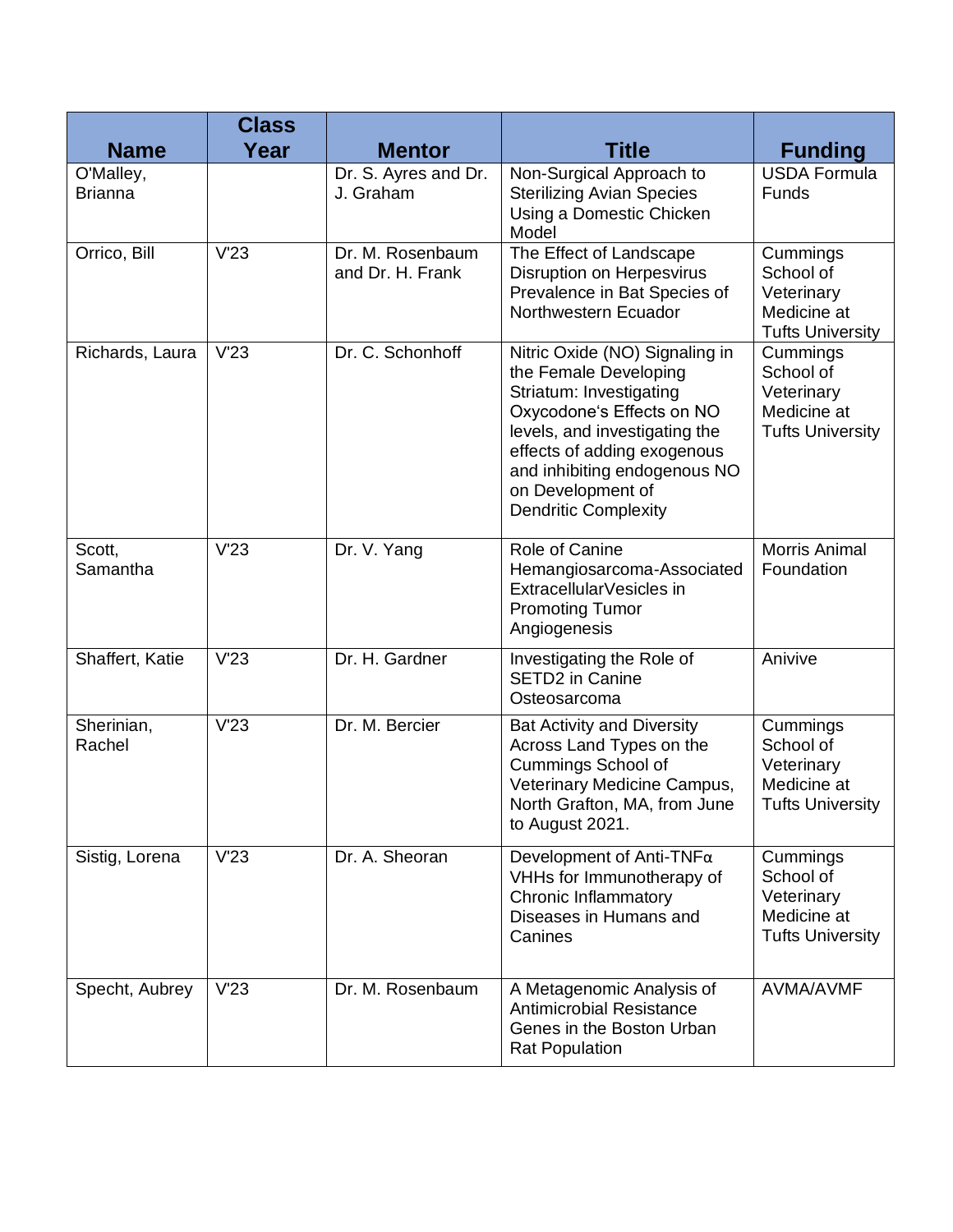| <b>Name</b>         | <b>Class</b><br>Year | <b>Mentor</b>    | <b>Title</b>                                                                                                                                                                                                               | <b>Funding</b>                                                                |
|---------------------|----------------------|------------------|----------------------------------------------------------------------------------------------------------------------------------------------------------------------------------------------------------------------------|-------------------------------------------------------------------------------|
| Wells, Jamie        | V'24                 | Dr. E. Rozanski  | A Novel Surgical Approach to<br>Laryngeal Collapse in<br><b>Brachycephalic Canines</b>                                                                                                                                     | Cummings<br>School of<br>Veterinary<br>Medicine at<br><b>Tufts University</b> |
| Wunderlich,<br>Emma | V'24                 | Dr. A. Rutberg   | An Evaluation of Behavioral<br><b>Changes (Maternal</b><br>Aggression & Social Group<br>Size, Composition, and<br>Affiliation) of White-Tailed<br>Deer (Odocoileus virginianus)<br>Treated with<br>Immunocontraceptive PZP | Internal Funds<br>from CAP                                                    |
| Zavota, Gianna      | V'23                 | S. Dowling-Guyer | An exploratory study of stress<br>behavior patterns in dogs                                                                                                                                                                | Cummings<br>School of<br>Veterinary<br>Medicine at<br><b>Tufts University</b> |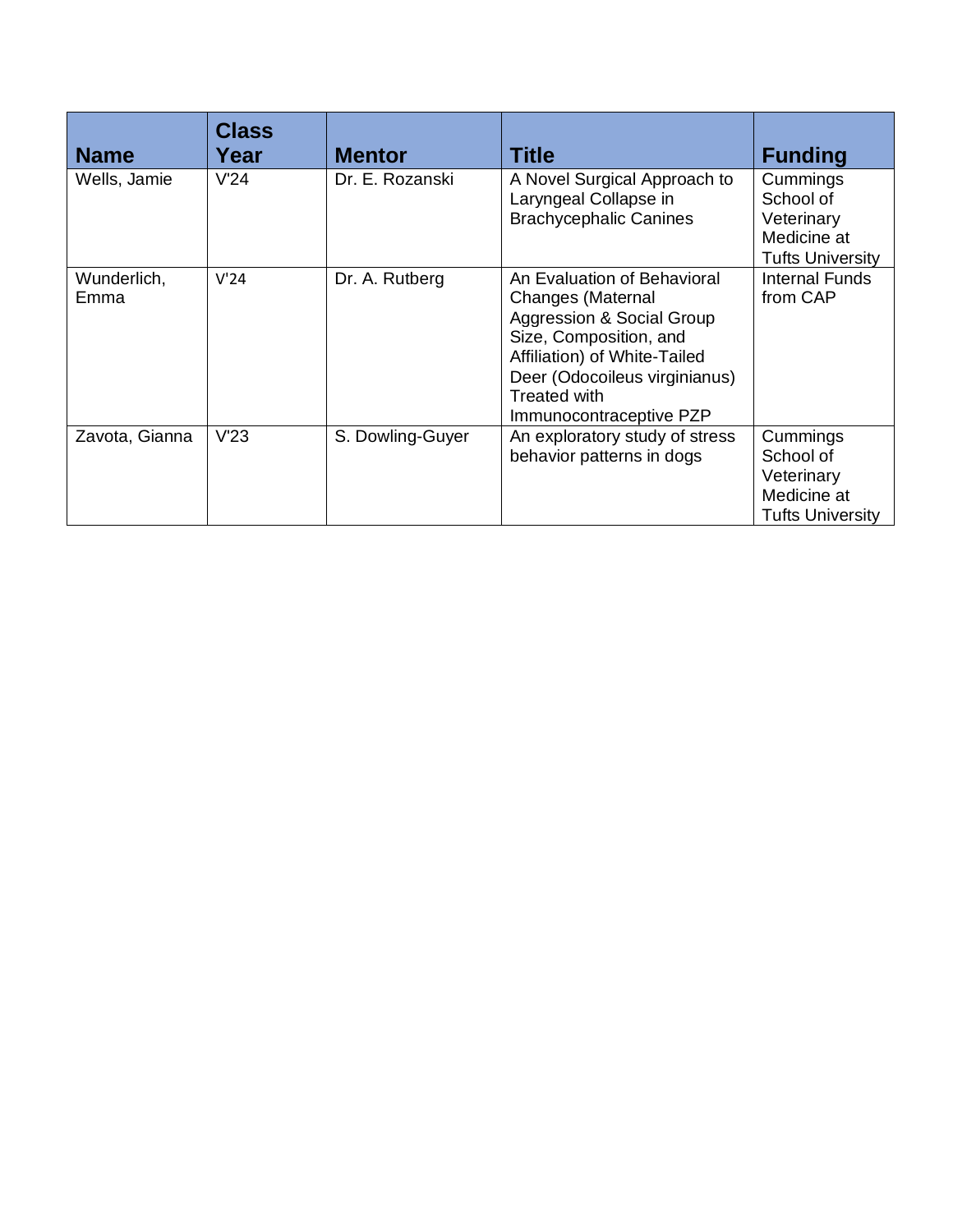| <b>Student Name:</b>   | Mariana Acquaviva V'24                                     | Mentor: Dr. Felicia Nutter                                                    |
|------------------------|------------------------------------------------------------|-------------------------------------------------------------------------------|
| <b>Project Title:</b>  | <b>Lynx Population</b>                                     | Anticoagulant Rodenticide Residue Levels in Liver Samples from a Maine Canada |
| <b>Funding Source:</b> | Cummings School of Veterinary Medicine at Tufts University |                                                                               |

#### **Significance**

Anticoagulant rodenticides (ARs) are the most commonly used chemical worldwide for lethal rodent control (van den Brink et al., 2018). For predatory species that consume prey targeted with ARs, both acute and chronic secondary exposures may occur (Hindmarch and Elliott, 2018). Sublethal effects have been documented in wildlife with AR bioaccumulation, which can lead to other causes of mortality (Elmeros et a., 2019). Canada lynx (Lynx canadensis) occupy areas of Maine where they could have access to exposed prey. However, lynx populations live in insulated forests, away from humans. In fishers, a similar carnivore behaviorally, AR exposure has been documented (Gabriel et al 2015). Therefore, I intend to analyze the exposure levels for lynx to counter assumptions that ARs are not of significant worry for population health in this species. For my proposed research, around 67 Canada lynx liver samples will be analyzed for presence of first and second generation ARs to understand the exposure prevalence in this previously unstudied species. This novel research can lead to further studies of ARs in lynx to understand the magnitude of threat to population health.

#### Aims

I aim to evaluate the presence and quantify levels of exposure to first- and second-generation anticoagulant rodenticides (ARs) in Canada lynx from Maine, to contribute to better understanding anthropogenic threats to Canada lynx conservation. I hypothesize that 1) the majority of Canada lynx samples tested will contain residues of at least one anticoagulant rodenticide, and 2) there will be more exposure to second generation anticoagulant rodenticides than to first generation anticoagulant rodenticides.

#### Methods

Canada lynx carcasses will be thawed, liver samples collected, then re-frozen and shipped to the Pennsylvania Animal Diagnostic Laboratory System (PADLS) Toxicology Laboratory to test for a panel of ARs from both first and second generations. I will report the prevalence by specific compound and by AR generation group. I will test for association between lynx life history data (sex, age class) and AR prevalence (by compound and generation group) by using chi-squared tests.

#### **Conclusions**

I expect to see that at least 50% of Canada lynx samples are positive for at least one AR subtype. In previous studies on carnivores with secondary exposure, positive identification of at least one rodenticide has exceeded 80-90% (Serieys, 2018). I also expect that there may be higher prevalence of second generation ARs due to the longer lasting effects of that generation.

| <b>Student Name:</b>   | Alexandra Awad V'24                          | <b>Mentor:</b> Dr. Emily McCobb and Dr. Felicia Nutter |
|------------------------|----------------------------------------------|--------------------------------------------------------|
| <b>Project Title:</b>  | Attitudes Towards Companion Animals in Egypt |                                                        |
| <b>Funding Source:</b> | Elizabeth A Lawrence Endowed Fund            |                                                        |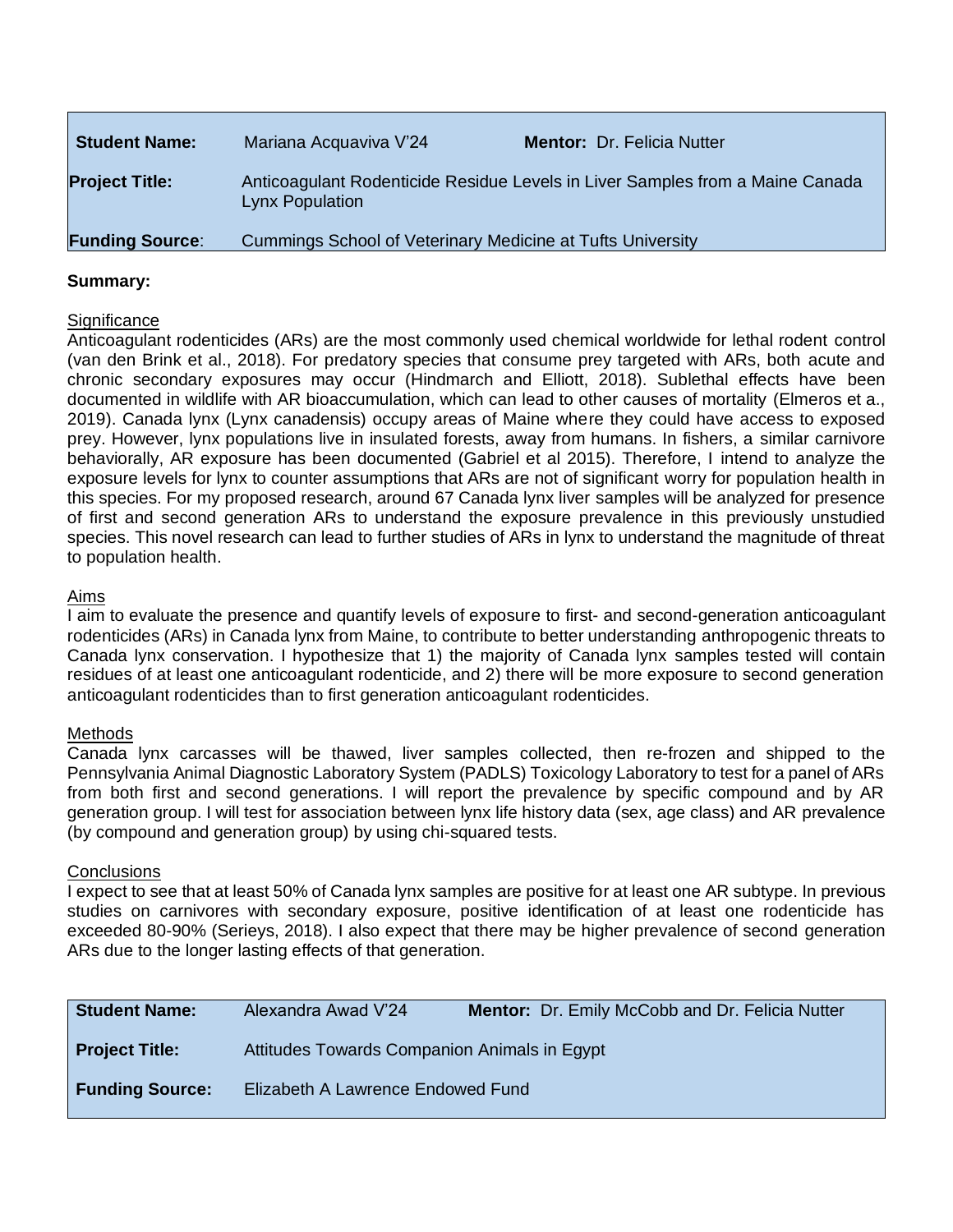#### Specific Aims

Specific Aim 1: To explore the attitudes of Egyptians towards companion animals.

Hypothesis 1: Egyptian attitudes towards companion animals are more positive than the Middle Eastern countries surveyed to date.

Specific Aim 2: To add to recent research studies focusing on the human-animal bond in the Middle East.

Hypothesis 2: More studies that examine cultural impacts on the human-animal bond will assist in further understanding of the relationship.

Specific Aim 3: To investigate if these attitudes are influenced by demographics, culture, religion, and/or Western influence.

Hypothesis 3: Egyptian attitudes towards companion animals will correlate with these variables, such as age, educationlevel, and religion.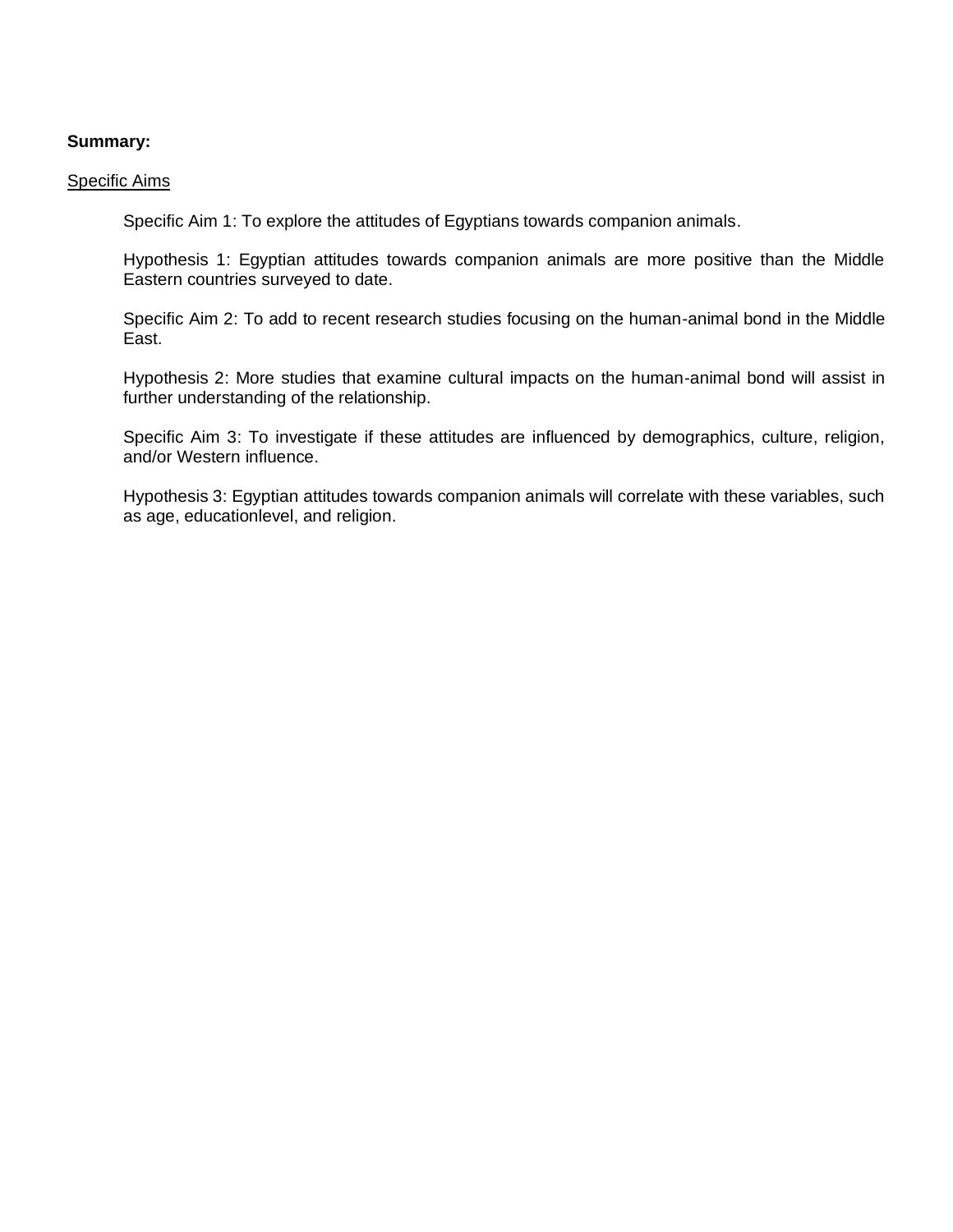| <b>Student Name:</b>   | Ryan Bixby V'24<br><b>Mentor: Dr. Megan Mueller</b>                                      |       |
|------------------------|------------------------------------------------------------------------------------------|-------|
| <b>Project Title:</b>  | Behavioral and Physiological Assessment of Adolescent and Therapy<br><b>Interactions</b> | Dog I |
| <b>Funding Source:</b> | Cummings School of Veterinary Medicine at Tufts University                               |       |

Animal-assisted interventions (AAIs) are increasingly used as a therapeutic technique for reducing social anxiety. There is evidence that these interventions are effective in mitigating the physiological consequences resulting from increased stress. However, there is a lack of research on the specific mechanism of action of AAIs, the temporal aspects of the interaction, and the relative effects of specific human and animal behaviors, making it difficult to pinpoint the anxiolytic effects on individuals in these interventions. Trained therapy animals, which have been found to be highly attuned to human presence and emotion, may help reduce acute anxiety through proactive behaviors. However, it is also possible that actions of the therapy animal may have negative effects. Animals experiencing stress exhibit a variety of behaviors that may be interpreted by the participants and contribute to anxiety. The objective of this study is to use previously collected video data from this experimental protocol to assess how specific interactive behaviors of participants and dogs correspond with changes in adolescents' anxiety and physiological reactivity. This study will leverage existing video data collected as part of an experimental study that tested the mechanisms by which interacting with a therapy dog may affect anxiety. Using a well-validated laboratory-based social evaluative stressor (the Trier Social Stress Task for Children [TSST-C])<sup>3</sup>, 75 participants ages 13 to 17 years were randomized to one of three conditions: 1) interaction with a stuffed toy dog (active control); 2) social interaction (no physical contact) with a real dog; and 3) social + physical interaction with a real dog. Self-reported anxiety as well as psychophysiological data (electrodermal activity) were collected.

To analyze and code the video data, the Noldus observer XT 14 software will be used. Researchers blinded to the purpose of the study will use an ethogram to code social, physical, and verbal contact between participants and therapy dogs. Dogs will be coded based on affiliative and stress linked behaviors while human participants will be coded in terms of touch and vocalizations. The videos will be assessed by two raters and inter-rater reliability will be expected to be above 0.80 to be considered valid. The electrodermal data will be considered in conjunction with the temporal aspects of the interactions being coded, as well as the self-response questionnaires. This approach will allow for analysis rapid physiological antecedents and consequences of specific interactions between the participants and the animals. It will also provide a method of monitoring therapy dogs during animal assisted interactions with adolescents.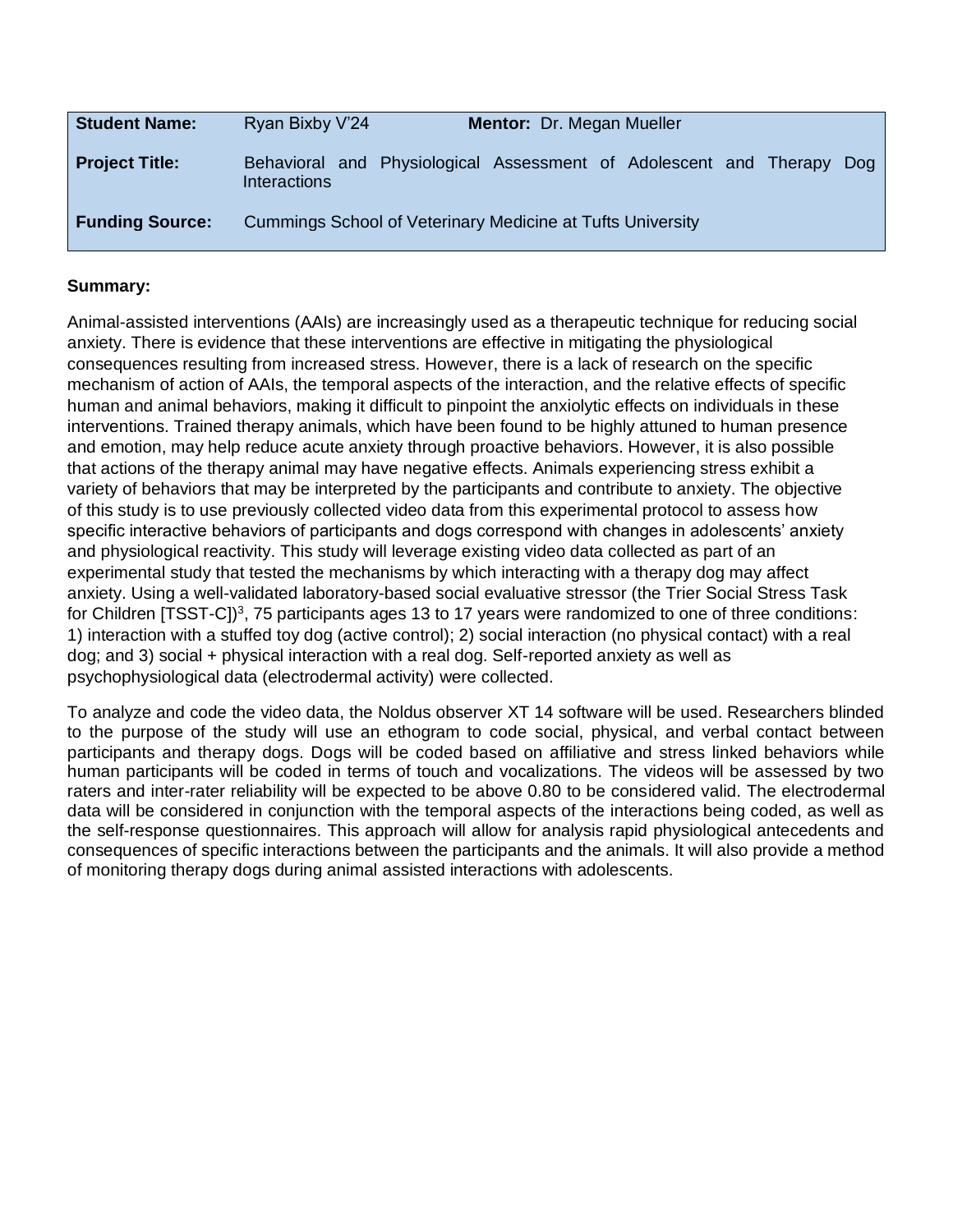| <b>Student Name:</b>   | Abigail Cashel V'24                                        | <b>Mentor: Dr. Emily McCobb</b>                                                 |
|------------------------|------------------------------------------------------------|---------------------------------------------------------------------------------|
| <b>Project Title:</b>  | Span                                                       | Demographics of Community Cats Presented to a Veterinary Clinic Over a Ten-Year |
| <b>Funding Source:</b> | Cummings School of Veterinary Medicine at Tufts University |                                                                                 |

Overpopulation of unowned, free-roaming community cats detrimentally impacts the environment, animal welfare, and public health, sparking a need for human intervention. Trap-Neuter-Return (TNR), a method where community cats are trapped, sterilized, and then returned to their trapping site, currently serves as the most humane and effective method of community cat population control. Animal welfare advocates largely agree that TNR effectively decreases community cat overpopulation (Levy & Crawford, 2004; Levy, D. Gale, & L. Gale, 2003; Mendes-de-Almeida et al., 2011; Spehar & Wolf, 2019) and increases overall animal welfare (Kreisler, Cornell, & Levy, 2019; Levy & Crawford, 2004), but the current research methods carry intrinsic opportunities for error. TNR programs are often run at the grassroots level and studied via citizen science, which hinders standardization of data assessment and collection by researchers. For these reasons, it is difficult to accurately extrapolate community cat demographic data to different communities across the United States.

Additionally, most studies view TNR through the lens of community cat colonies, failing to consider impacts on the clinics themselves. Wallace and Levy (2006) were one of the first groups to follow demographics of community cats presented to TNR clinics over an eleven-year span, highlighting that admitted cats displayed similar profiles in clinical parameters in the northwestern, southwestern, and southern United States. Understanding community cat population demographics would allow individual TNR programs to better allocate limited resources, thereby decreasing levels of overpopulation and increasing welfare. Despite these convincing findings, these profiles are over fifteen years outdated and did not explicitly describe characteristics of community cats presenting to clinics in the northeastern United States.

Before a standardized model of community cat population demographics in the United States can be developed using empirical evidence, it is important to develop a primary model of characteristics of community cats presenting for TNR throughout the northeastern United States. This exploratory study will examine relevant patient-level clinical parameters in community cats presented to the Tufts Luke and Lily Lerner Spay/Neuter Clinic in Worcester County, Massachusetts between 2008 and 2018. Specifically, we plan to extract existing data from the clinic's electronic database and analyze trends in factors that could affect the time, expertise, and medical supplies required for spay and neuter in TNR programs. These clinical parameters include sex, estimated age, previous sterilization, preexisting health conditions (including injury, disease, and emaciation), complications requiring euthanasia on intake, pregnancy rates and seasonality, prenatal litter size, cryptorchidism, time from induction to recovery, and intraoperative complications. We hypothesize that these values will display variation throughout the ten-year period and that their averages will differ from previously reported values from other United States regions.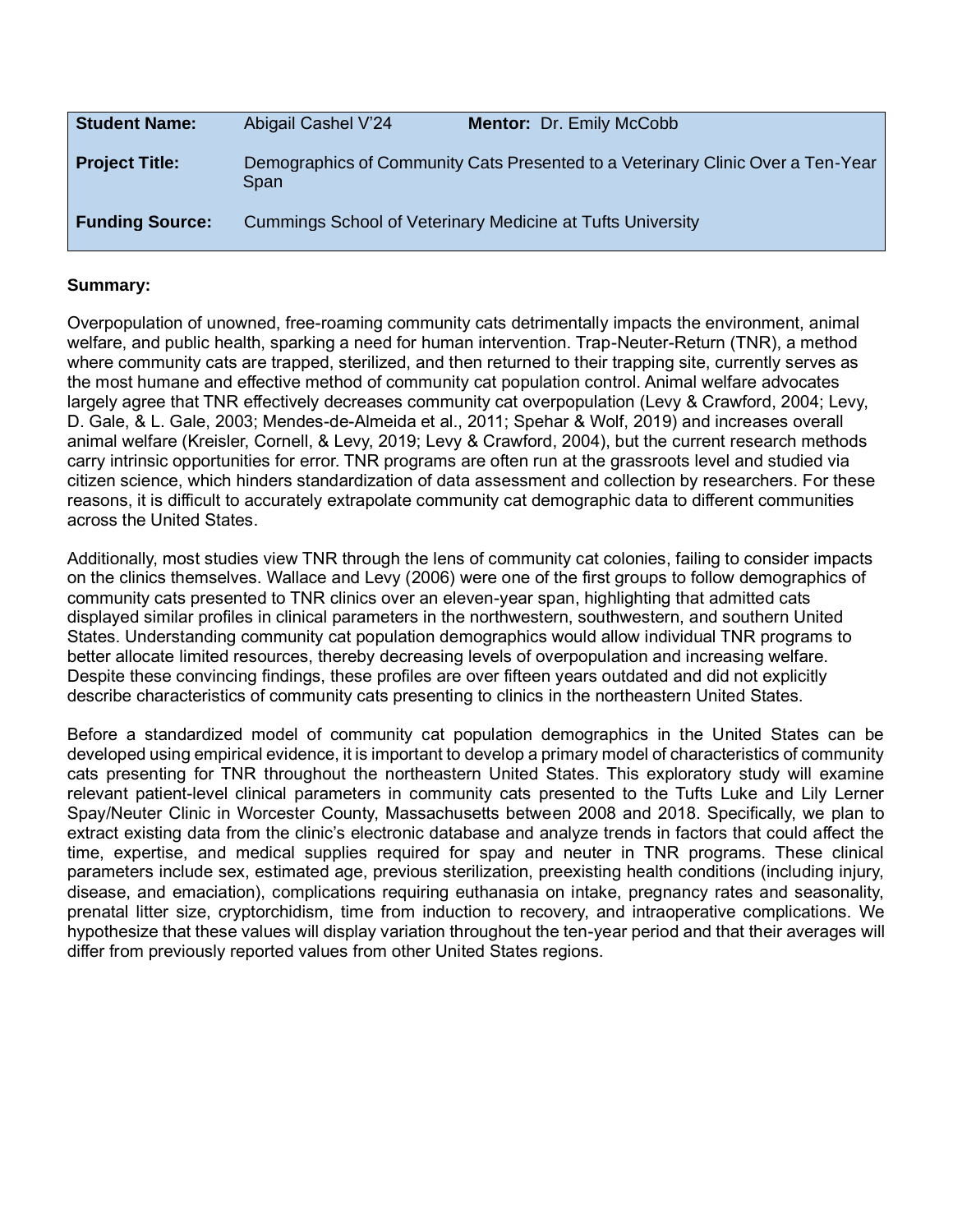| <b>Student Name:</b>   | Jillian Celatka V'24                              | Mentor: Dr. Elizabeth Byrnes                               |
|------------------------|---------------------------------------------------|------------------------------------------------------------|
| <b>Project Title:</b>  | Prenatal Oxycodone Exposure and Pup Vocalizations |                                                            |
| <b>Funding Source:</b> |                                                   | Cummings School of Veterinary Medicine at Tufts University |

The use of prescription opioids, like oxycodone, has increased over the past decade, resulting in a dramatic rise in the number of infants exposed to prescription opioids *in* utero, many of whom experience neonatal opioid withdrawal syndrome (NOWS) (Raffaeli et al., 2017). Factors influencing the severity of NOWS, including the role of maternal withdrawal, remain unknown. While translational animal models of prenatal opioids are limited, several studies suggest that ultrasonic vocalizations (USVs) emitted by neonatal rodent pups can serve as a measure of NOWS (Byrnes and Vassoler, 2017). The aim of the current study is to test the hypothesis that neonatal USVs increase with direct exposure to oxycodone *in utero,* that these effects on USVs are not due to oxycodone withdrawal in the dam, but that they can influence maternal behavior. This hypothesis will be tested by comparing the quantity and quality of USVs in neonates exposed to differing levels of oxycodone *in utero* in litters reared by dams experiencing oxycodone withdrawal or reared by drug naïve foster mothers. Noldus Ultravox XT will be used to capture and analyze USVs, including metrics of both call quantity and call type. Noldus Ethovision will be used to analyze maternal behavior in response to calls. Both analyses of variance and regression analyses will be used to determine the effects of oxycodone dose and maternal withdrawal on USV measures and maternal behavior.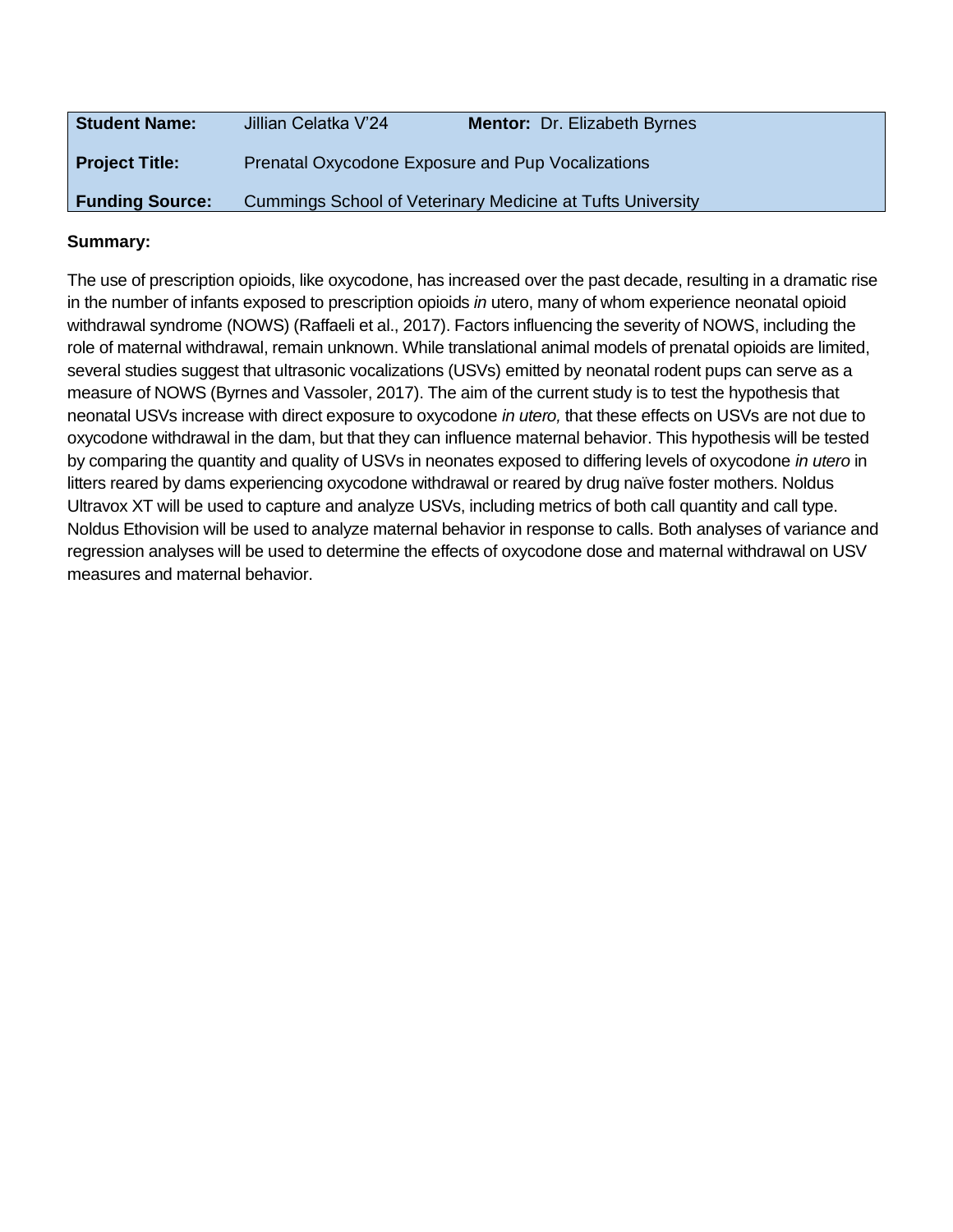| <b>Student Name:</b>   | Diana Choi V'23      | <b>Mentor: Dr. Gillian Beamer</b>                                           |
|------------------------|----------------------|-----------------------------------------------------------------------------|
| <b>Project Title:</b>  | Software             | Creation and Validation of Mycobacterium Tuberculosis Granuloma Recognition |
| <b>Funding Source:</b> | Boehringer Ingelheim |                                                                             |

#### Specific Aims

We have two main aims in this project: 1) To gain foundational knowledge about digital pathology and artificial intelligence, and develop the required skills and knowledge for practical application; and 2) the practical application of AI to digital pathology to validate and test computer algorithms. This includes accurate detection of individual cells within *Mycobacterium tuberculosis* granulomas, specifically lymphocytes, Acid-Fast stained bacteria, and plasma cells.

#### Background and Significance

Tuberculosis (TB) is diagnosed in 9–10 million human patients and causes 1–2 million deaths each year, remaining a global health threat. Most human patients develop pulmonary TB, with disease restricted to the lungs following airborne infection with *Mycobacterium tuberculosis*. Granuloma and cellular necrosis with neutrophil influx in lung tissue are hallmarks of pulmonary TB in susceptible humans infected with *M. tuberculosis*. However, the pathogenesis of tuberculosis also incites host response to lymphocytes and plasma cells. Acid-Fast stained *M. tuberculosis* bacteria can also be observed on a histopathology slide of an infected lung tissue. Recent publications demonstrate the role of AI tools on TB research to detect different features on a digitalized slide.

Artificial Intelligence (AI) tools are useful in extracting information from experimental histopathology samples, such as recognizing the minute patterns of microscopic change or delineating overlapping features as distinct lesions. It also allows the inspection of hundreds of slides to evaluate for very specific pathology-defined features of *M. tuberculosis* in the lung tissue in a time efficient and unbiased manner. AI analysis can detect pathology patterns that are difficult and cumbersome to manually identify. Also, with subsequent advent of machine learning and AI, the capacity to create pattern-recognition software with diagnostic capacity has ensued. Application of the software allows efficient and objective detection of pathologic lesions in the context of *M. tuberculosis* infection.

Previous studies [4,5,6] have already established the methods to successfully identify neutrophil clusters, granulomas, macrophage foci, lymphocyte foci, and pyknotic debris in TB infected Diversity Outbred (DO) mice lung images. The Diversity Outbred (DO) mice is a genetically heterogeneous mouse model of human tuberculosis that reflects the genetic diversity of the human population. Further, *M. tuberculosis*-infected mice present the same pathologic features as those in human patients. However, although AI analysis of cell clusters or *M. tuberculosis* bacilli clusters has been established ([4,6]), there is currently no study that has investigated the automatic detection of the individual cells within TB granuloma. As the complex host responses to TB infection involve many cells including antigen-independent and antigen-specific lymphocytes, Acid-Fast stained bacteria, and plasma cells, there is a need for additional digital pathology statistics of the number, location, and distribution of these cells within granuloma.

#### Methods

Aiforia is a cloud-based digital pathology image analysis service that will be used for development and training of AI algorithms to accurately detect, localize, and quantify individual cells within granuloma regions. We will use digital slide images of lung tissue from experimentally TB infected mice that are available in Dr.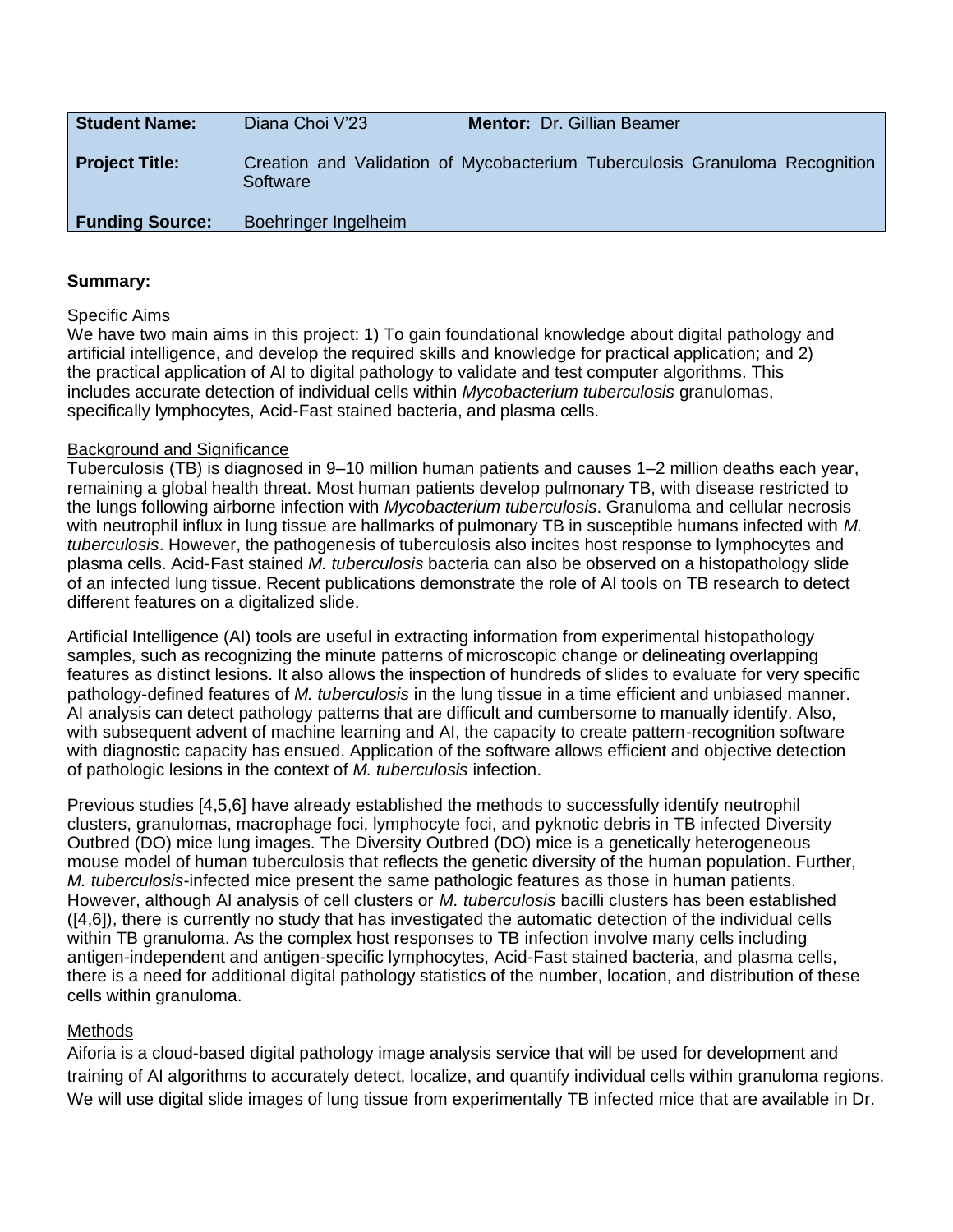Beamer's laboratory. Histopathological images from super-susceptible DO mice will be used to train, validate, and performance test an algorithm to allow the automatic detection of three different cell types within granuloma: lymphocytes, Acid-Fast stained bacteria, and plasma cells. The resulting new data will include quantification and spatial localization of these cells, which will be further analyzed for classification and statistical correlation with disease parameters.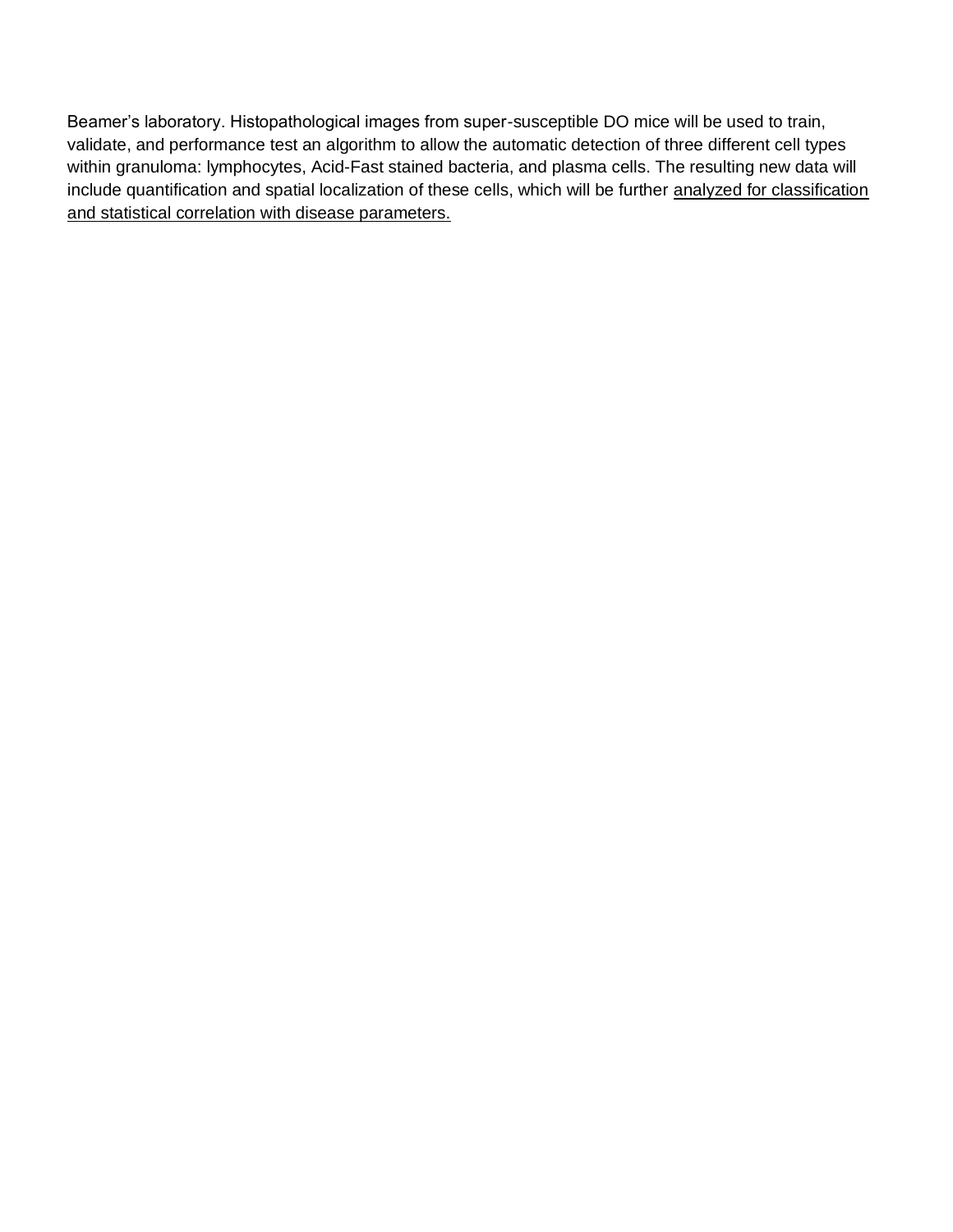| <b>Student Name:</b>   | Laura Coughlin V'23 | Mentor: Dr. Gillian Beamer and Dr. Felicia Nutter                                |
|------------------------|---------------------|----------------------------------------------------------------------------------|
| <b>Project Title:</b>  | and Asian Elephants | Establishing Serum Biomarkers of Mycobacterium Tuberculosis Infection in African |
| <b>Funding Source:</b> |                     | Cummings School of Veterinary Medicine at Tufts University                       |

#### **Specific Aims**

The primary aims of this study are as follows:

- 1. To determine which of the following biomarkers can be detected in the serum of African and Asian elephants: tumor necrosis factor alpha (TNF-α), interferon gamma (IFN- γ), interleukin-10 (IL-10), C-X-C Chemokine Ligand 1 (CXCL1), and matrix metalloproteinase-8 (MMP8);
- 2. To determine whether the serum concentrations of these five biomarkers are significantly elevated in elephants infected with *Mycobacterium tuberculosis* compared to healthy controls.

Based on previous studies of *M. tuberculosis* in elephants and translational research conducted in *M. tuberculosis*-infected mice and humans, *w*e hypothesize that 1) the five biomarkers of interest will be detectable in African and Asian elephants and 2) the concentration of these five biomarkers will be significantly elevated in the serum of elephants infected with *M. tuberculosis* compared to healthy controls.

# Experimental Designs/Methods

We will use commercial Enzyme Linked Immunosorbent Assay (ELISA) kits to determine the concentrations of the five biomarkers described above in serum samples from elephants positive for *M. tuberculosis* infection and elephants negative for *M. tuberculosis* infection (i.e., healthy controls). The concentrations of these biomarkers will be compared across tuberculosis (TB) positive and negative elephants using a variety of statistical methods to determine whether the concentrations of these biomarkers are significantly elevated in TB positive elephants compared to healthy controls.

# Significance of the Proposed Research

Infection with *M. tuberculosis* is a substantial threat to elephant conservation and public health worldwide. As TB can be spread between elephants, humans, and a wide range of other susceptible mammals, TB infection in elephants not only jeopardizes the health of individual elephants but also that of other species living in close proximity and human veterinarians, zookeepers, and others that may have contact with infected elephants. The ability to quickly and accurately diagnose *M. tuberculosis* infection in elephants is of paramount importance, but diagnosis of these infections is often challenging due to the chronic and subclinical nature of TB infection in elephants and the lack of knowledge on the immune response that elephants mount following TB infection. Studies such as this one that seek to better characterize the immune responses of elephants infected with *M. tuberculosis* may offer new avenues for diagnosing these infections, allowing for more rapid treatment of infections in individual animals and better management of the risk of spread to humans and other species.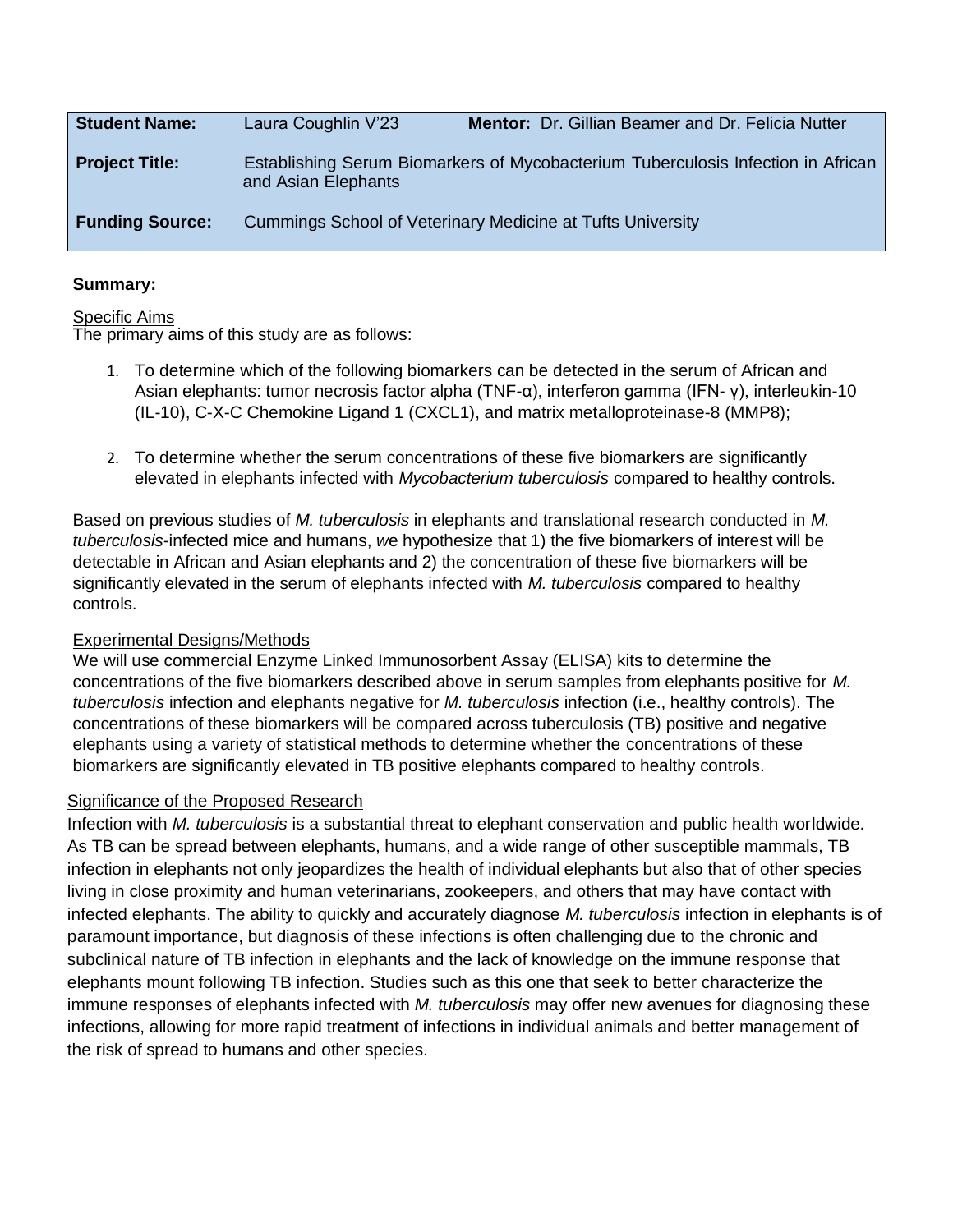| <b>Student Name:</b>   | Vidharshi Dharmasena V'24 | <b>Mentor: Dr. Ian Destefano</b>                                                   |
|------------------------|---------------------------|------------------------------------------------------------------------------------|
| <b>Project Title:</b>  | Department                | Likelihood of Infection in Veterinary Patients Treated for Sepsis in the Emergency |
| <b>Funding Source:</b> | <b>Elanco</b>             |                                                                                    |

In this retrospective study, we aim to evaluate the likelihood of sepsis and septic shock in dogs treated with a sepsis protocol in the emergency room at the Foster Hospital for Small Animals (FHSA) at the Cummings School of Veterinary Medicine at Tufts University. Within this study, we will characterize dogs treated with a septic kit from 2009 - 2017 as definitive sepsis, possible sepsis, or no sepsis. Sepsis is defined as dogs that meet the Systemic Inflammatory Response Syndrome (SIRS) and have an infection. Septic shock is defined as sepsis with hypotension (less than 70mmHg) and lactate > 2.5mmol. Descriptive statistics will be used to analyze the percentage of cases that received septic kits that did not have an infection requiring antibiotics. Our main objective is to bring awareness to inappropriate antimicrobial use in veterinary medicine as well as highlight the importance of antimicrobial stewardship. Antimicrobial resistance is one of the biggest threats facing the world – both in veterinary medicine and human medicine today. Being cognizant of the damage of overuse and inappropriate use of antimicrobials is imperative to being successful against the looming threat of antimicrobial resistance.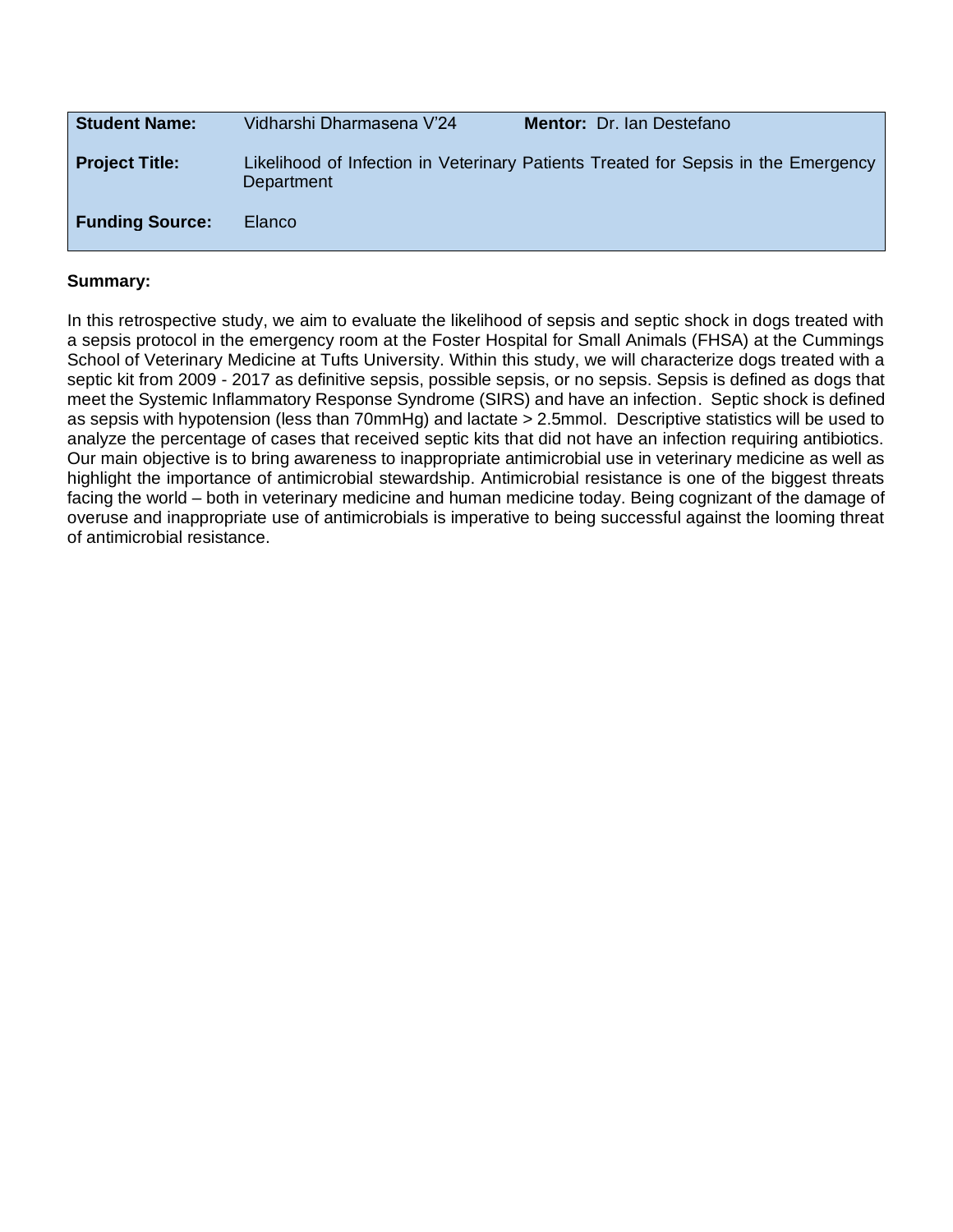| <b>Student Name:</b>   | Samantha Dolan V'23<br><b>Mentor: Dr. John Rush</b>                                                                          |
|------------------------|------------------------------------------------------------------------------------------------------------------------------|
| <b>Project Title:</b>  | Retrospective Evaluation of the Indication for and Outcome Following Sildenafil<br>Administration in Cats with Heart Disease |
| <b>Funding Source:</b> | Cummings School of Veterinary Medicine at Tufts University                                                                   |

Sildenafil is a phosphodiesterase type 5 (PDE5) inhibitor that has been used to manage certain cardiopulmonary disorders, including pulmonary hypertension and congestive heart failure. Pulmonary hypertension is characterized by an abnormally elevated pressure in the pulmonary artery. Affected humans and animals often have an adverse prognosis and a reduced quality of life without treatment. As pulmonary hypertension is more easily documented in humans and dogs, much of the current literature examines this condition in these populations, with improved clinical signs and survival times reported.

Congestive heart failure (CHF) results from a failure of the heart to move blood forward, leading to a buildup of fluid in the lungs and surrounding tissues for individuals with left-sided CHF. In humans, sildenafil administration is being evaluated for the treatment of heart failure with preserved ejection fraction (HFpEF) by reducing afterload. This type of heart failure can be caused by hypertrophic cardiomyopathy, the most common heart disease of cats. In dogs with myxomatous mitral valve disease and pulmonary hypertension secondary to left-sided CHF, sildenafil administration resulted in improved clinical status and a drop in estimated pulmonary artery pressure.

To date there have been no publications examining the safety or efficacy of sildenafil use in cats, and there are few reports of clinical indications for or clinical responses to sildenafil administration in cats. These reports mention sildenafil use in a very small number of cats. Evaluation of sildenafil in cats will provide clinicians with more information on clinical use and responses to sildenafil administration in cats.

The goal of this retrospective study is to examine the indications for the initiation of sildenafil in cats with heart disease and evaluate medical records for side effects that might be attributed to sildenafil. Based on similar studies in dogs, it is hypothesized that sildenafil will be well tolerated in cats with heart disease, may improve clinical signs as judged by the owner, and will reduce estimated pulmonary arterial pressure as measured by tricuspid regurgitation velocity.

Using the StringSoft and FIRST databases at the Foster Hospital for Small Animals, feline patients diagnosed with heart disease and treated with sildenafil will be identified and selected for the study. Medical histories will be examined for clinical indication for sildenafil administration, dose and frequency administered, concurrent treatments or therapies, and time until repeat hospitalization or initiation of additional medication. Clinical data will be recorded and examined for evidence of pulmonary hypertension and congestive heart failure. When serial cardiac and echocardiographic exams are available, the estimated pulmonary artery pressure will be evaluated before and after administration of sildenafil. The medical records will also be evaluated for evidence of possible adverse effects after the initiation of sildenafil treatment. All clients will be contacted to determine any missing data from the record, and to ask about change in clinical status of their pet after starting sildenafil. While a prospective clinical trial would ultimately be the most complete method to examine the efficacy of sildenafil use in cats for the treatment of cardiac disease, the data collected in this retrospective analysis will assist in the development of a future prospective study.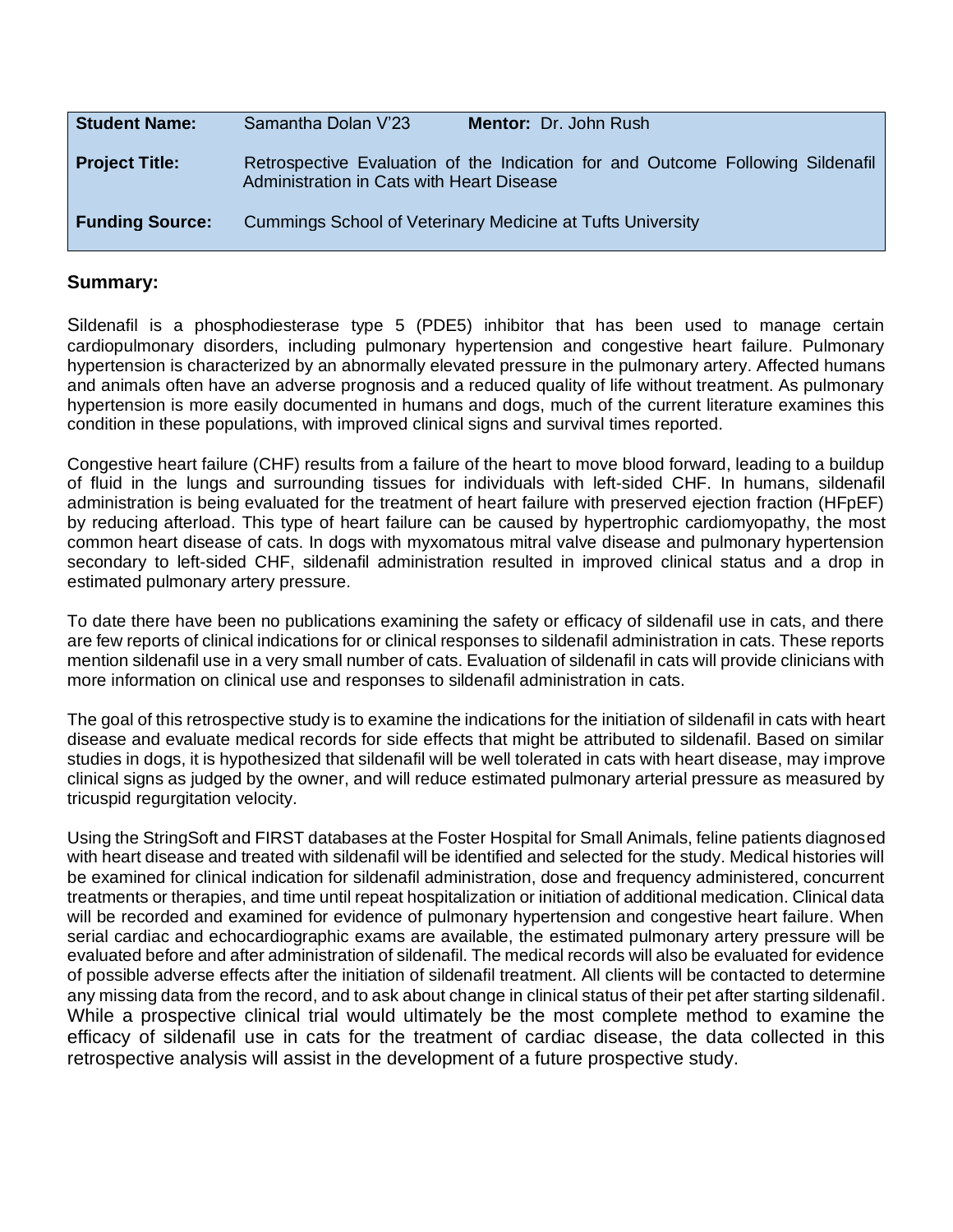| <b>Student Name:</b>   | Stella Elwood V'23                          | <b>Mentor: Dr. Emily McCobb</b>                                            |  |
|------------------------|---------------------------------------------|----------------------------------------------------------------------------|--|
| <b>Project Title:</b>  | Veterinary Care to an Underserved Community | Client Perceptions of an Educational Partnership to Provide Low-Cost Basic |  |
| <b>Funding Source:</b> | <b>Pet Smart Charities</b>                  |                                                                            |  |

Multiple studies cite cost of service as the most prevalent barrier blocking pet owners from access to veterinary care. Tufts at Tech (T@T) has made great progress in lessening this widespread hardship. The organization accomplishes this goal by offering care at 25% the national average cost to individuals who rely upon governmental assistance, like food stamps. At the same time, the clinic allows fourth year veterinary students to complete a primary care rotation, which strengthens their communication skills and enhances their cultural humility. Furthermore, the program trains high school students, many of whom qualify for federal subsidies for breakfast and lunch, to become certified veterinary assistants. In this way, since its establishment in 2012, T@T has benefited the community in many different ways.

However, despite these achievements, those involved in the operations of T@T acknowledge the need for continued improvement in order to serve the clinic's patients, as well as their families, in the best way possible. As a result, this project aims to foster client-centered/driven progress by creating and employing an accessible client feedback system.

Through questions that ask clients about their experiences at T@T, we can identify areas in which further growth is necessary, which in turn, determine where future funding and research endeavors should be allocated. Consequently, client opinion will drive practice changes, as the clients themselves know and understand their own needs, and the ways in which we may best assist them and their pets, better than anyone else.

Moreover, this project will empower clients to explain their perceptions of how well student doctors conduct appointments. The feedback system, which will be monitored by project collaborators for misuse or abuse, will allow clients to convey the strengths and weaknesses of the student assigned to their case, so that the student may learn and grow from their clients. Prior research in human medical programs indicates that patient feedback has increased the experiential knowledge obtained and used by the rotating students, allowing them to become more effective doctors.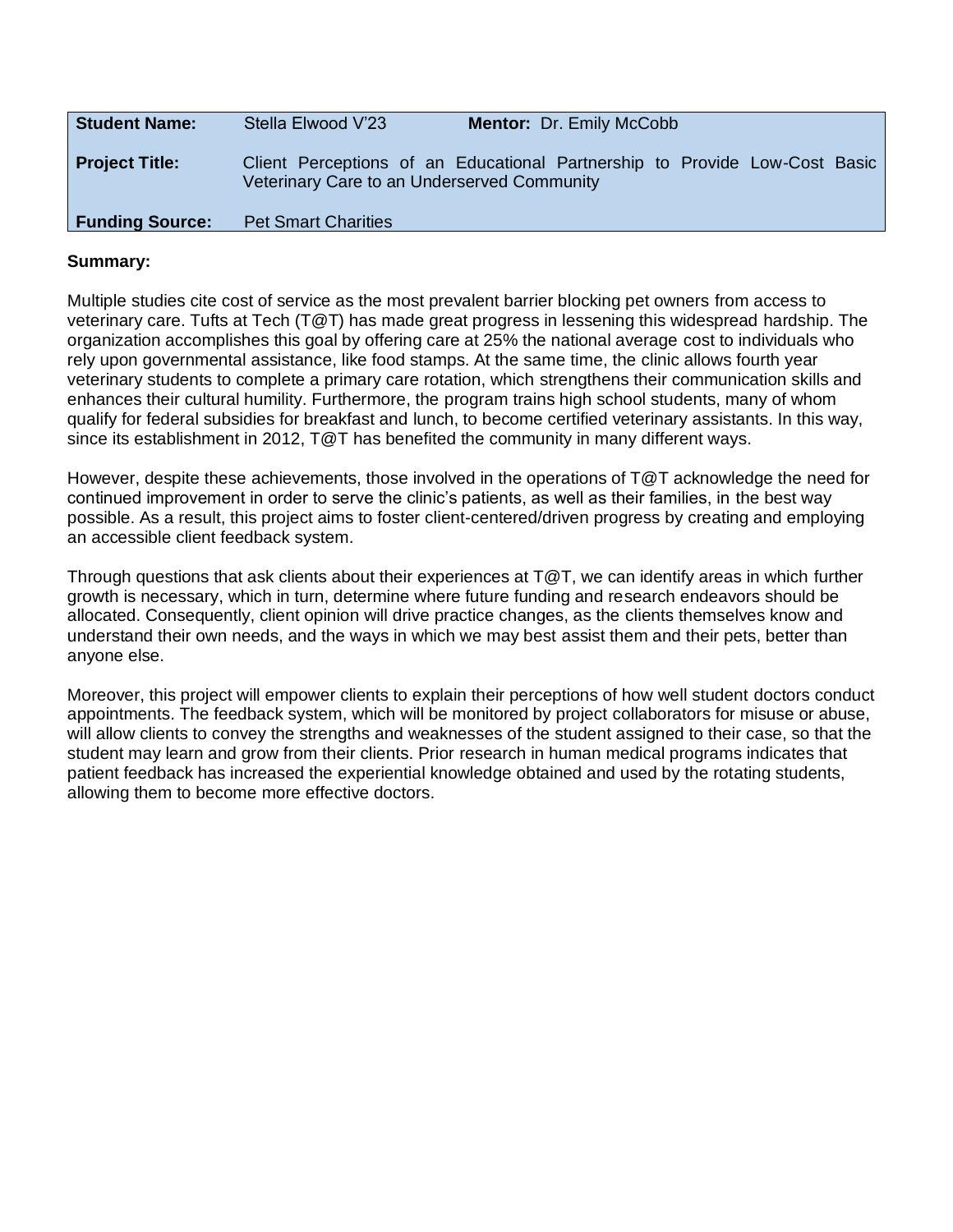| <b>Student Name:</b>   | Jillian Hojsak V'24        | <b>Mentor: Dr. Mark Pokras</b>                                        |
|------------------------|----------------------------|-----------------------------------------------------------------------|
| <b>Project Title:</b>  |                            | Erosion of Paint-Coated Lead Fishing Gear in a Simulated Loon Gizzard |
| <b>Funding Source:</b> | <b>Private Donor Funds</b> |                                                                       |

The leading cause of death for common loons *(Gavia immer)* is lead poisoning from ingested lead fishing gear. Some fishing advocates contend that a coating of paint on fishing gear can prevent lead absorption and the subsequent negative health effects in wildlife. Many painted lead weights are sold commercially for fishing. The proposed study will simulate the function of the loon gizzard to document its effects in breaking down lead jigs with paint coatings. I will use rock tumblers to simulate the gizzard's digestive action in order to demonstrate that paint does not prevent the exposure and subsequent erosion of the lead. Small rocks and an acid solution placed in the tumblers will simulate the materials that are normally found in loon gizzards which aid in digestion. Additionally, through necropsy, gross measurements, and histological assessment I will characterize the anatomy of the common loon gizzard and proventriculus. The findings of this study will be important for shaping future environmental policies and regulations for fishing gear. We hope to publish these findings in an effort to support loon conservation legislation.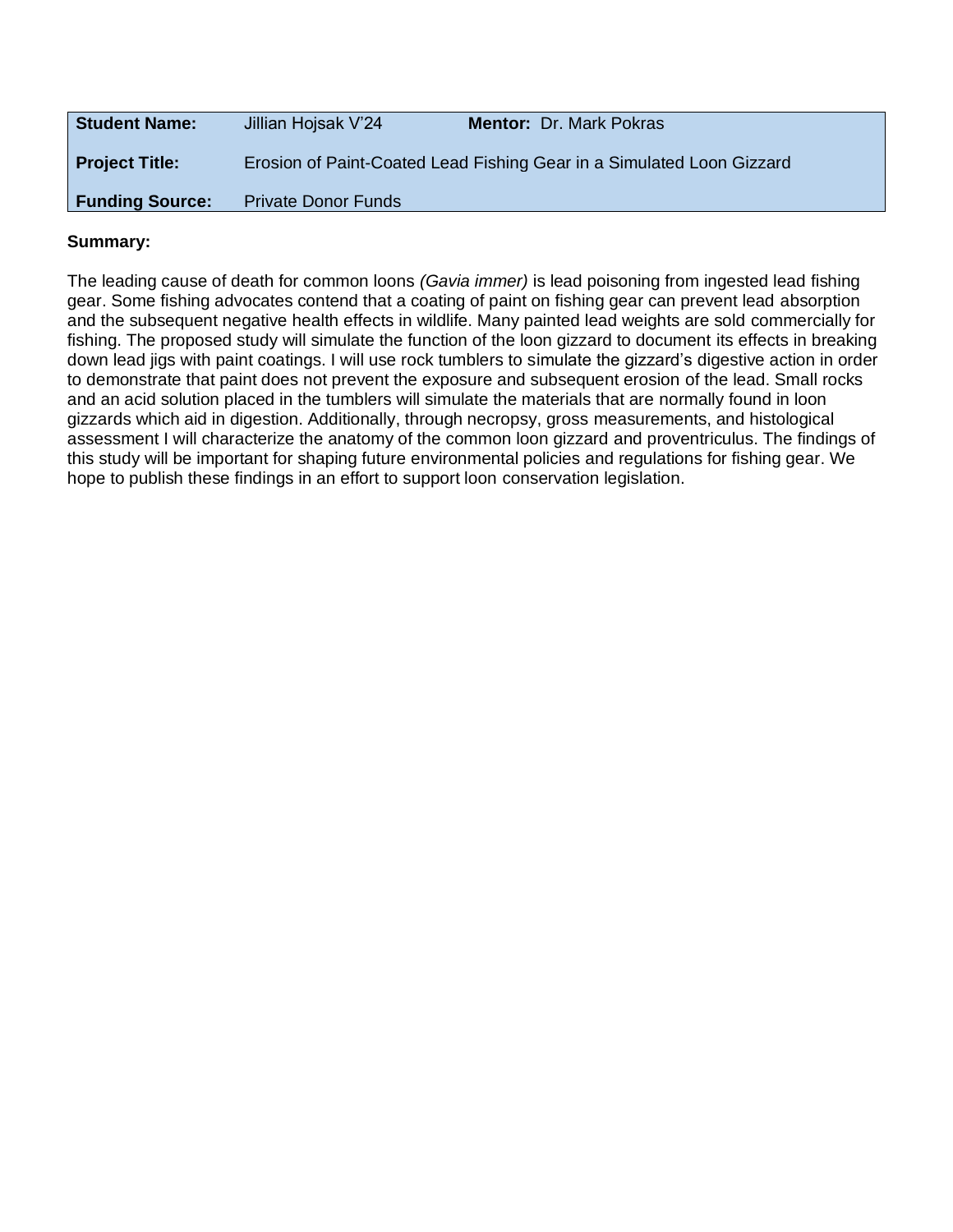| <b>Student Name:</b>   | Callista Huang V'24       | <b>Mentor: Dr. Jonathan Runstadler</b>                          |
|------------------------|---------------------------|-----------------------------------------------------------------|
| <b>Project Title:</b>  |                           | Assessing the Prevalence of SARS-CoV-2 in Livestock Populations |
| <b>Funding Source:</b> | <b>USDA Formula Funds</b> |                                                                 |

The ongoing global pandemic has unearthed many questions about human-animal interdependence and brought forth its importance in the daily lives of the general public. In just over a year, the scientific community has discovered much about SARS-CoV-2. However, its reverse zoonotic transmission is still not well understood. Thus, it is imperative to investigate the prevalence of SARS-CoV-2 in a wide variety of species, including livestock, which have a unique and important role in society. We hypothesize that transmission of COVID-19 from humans to livestock species is possible. Specifically, this study aims to i) determine the presence or absence of antibodies to SARS-CoV-2 in the sera of various livestock species and ii) determine if samples positive for antibodies to SARS-CoV-2 are more prevalent in certain livestock species.

In the initial phase of the CoVERS study, blood samples and oral swabs were collected from mainly companion animals and wildlife and sent to the Runstadler lab for testing. While over 500 samples were screened and none were positive, the livestock domain was not examined in this first phase. Additionally, while some studies utilizing computer modeling to investigate species-specific ACE2 receptor binding to SARS-CoV-2 spike protein have been conducted, no broad screenings of livestock samples have been conducted to date.

To explore the potential transmission of SARS-CoV-2 in livestock, we propose to have blood samples from livestock collected by field service veterinarians and sent to the laboratory to be processed for extraction of serum. Testing of the serum from each sample will be conducted using screening ELISA tests utilizing SARS-CoV-2 antigen. Test plates will be analyzed using a spectrophotometer to quantify fluorescence.

Sample results will be grouped by species and analyzed to determine if prevalence is greater in a certain species or multiple species. If prevalent in that species or a number of species, inferential statistics will be used to assess how significant the difference is between species.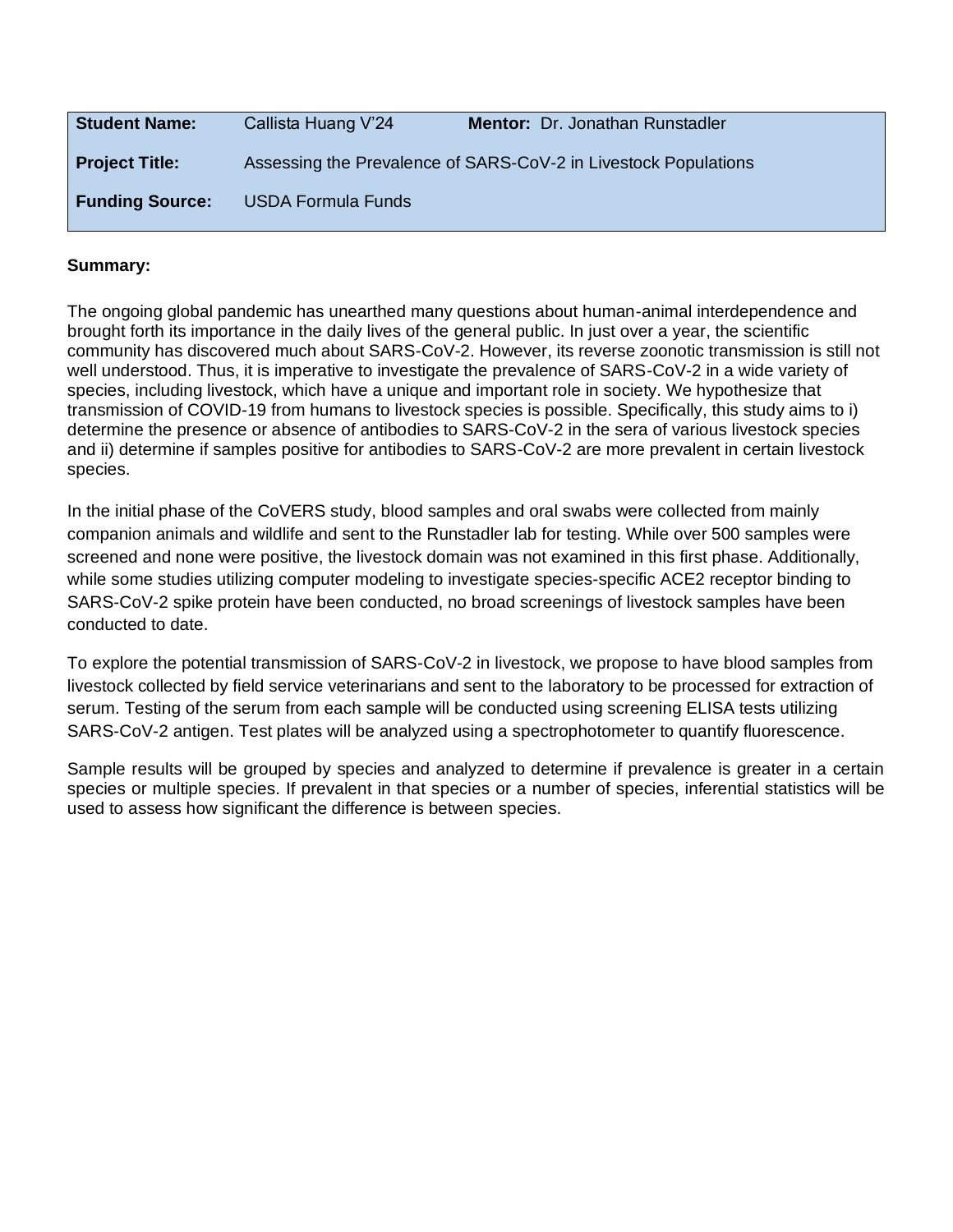| <b>Student Name:</b>   | Vanessa Indeglia V'23 | <b>Mentor:</b> Dr. Alison Robbins and Dr. Meera Gatlin                |
|------------------------|-----------------------|-----------------------------------------------------------------------|
| <b>Project Title:</b>  | Monitoring            | Assessing Bat Diversity and Abundance in Massachusetts Using Acoustic |
| <b>Funding Source:</b> |                       | Cummings School of Veterinary Medicine at Tufts University            |

The impact bats have on animal, human, and environmental health demonstrates the importance of taking a One Health approach to conserving bat populations and minimizing bat threats. Many bat species help our ecosystems flourish through their seed dispersal and pollination services. Insectivore bats are also extremely beneficial to farmers by providing a means of pest control, which in turn prevents crop destruction and economic losses. For viral research, bats serve as key models that can be used to gain knowledge on causes of disease spill over and future disease outbreaks. While bats provide numerous benefits, there are many threats to their populations. Urbanization in particular can be detrimental to bat populations through habit loss, loss of food sources, and limited roosting sites. Natural threats, like White Nose Syndrome, has led to rapid declines in bat numbers across the U.S since 2006. At the moment, there is a lack of information on bat populations, distribution, and habitats of North American bat species in the North American continent. Acoustic monitoring, however, now provides researchers with an easily accessible and feasible means of assessing bat populations. A lack of bat population monitoring, at local and regional levels, can result in ecosystem changes and rising bat threats going undetected, reduced conservation efforts, and a potential loss of future research advancements. The goal of this study is to participate in collection and analysis of data regarding bat diversity and abundance using bioacoustics monitors. The specific aims of the study include establishing baseline acoustic data in four areas of Massachusetts (MA), survey each area for monitor placement, and identify bat activity to design bat walks at the Arnold Arboretum. Data collection will consist of acoustic monitoring using stationery detectors to record ultrasonic bat calls as they pass the detectors at four locations in MA: Boston (the Arnold Arboretum), Westford, Carlisle, and North Grafton (Tuft's Cummings Campus). Acoustic monitoring will follow protocols provided by the North American Bat Monitoring Program (NABat); an international program that collects acoustic surveying data and provides standardized surveying protocols. Prior to data collection, areas for best placement of the stationary monitors will be surveyed via walking or driving for at least 1.5 hours using mobile acoustic detectors (*Echo Meter Touch Pro for iOS).*  Stationary acoustic surveying will take place over a span of two weeks at each of the four locations. Using two of the *Song Meter SM4 Acoustic Recorders,* detectors will record bat calls throughout the entirety of the night for a minimum of 4 nights per week. At the Arnold Arboretum, additional surveying will be conducted 3 to 5 nights during the two-week monitoring period using maps and mobile detectors to identify areas of bat activity at the site*.* Recordings from the stationary detectors will be analyzed using the *Wildlife Acoustics Kaleidoscope Pro* software to identify bat species. The number of calls collected will be aggregated and used to calculate diversity indices to assess bat abundance and diversity among the four locations. Through the use of GPS tracking from the mobile detector, geospatial analysis will be explored to better evaluate species distribution at the Arboretum. At the end of data collection, data will be submitted to the NABat program.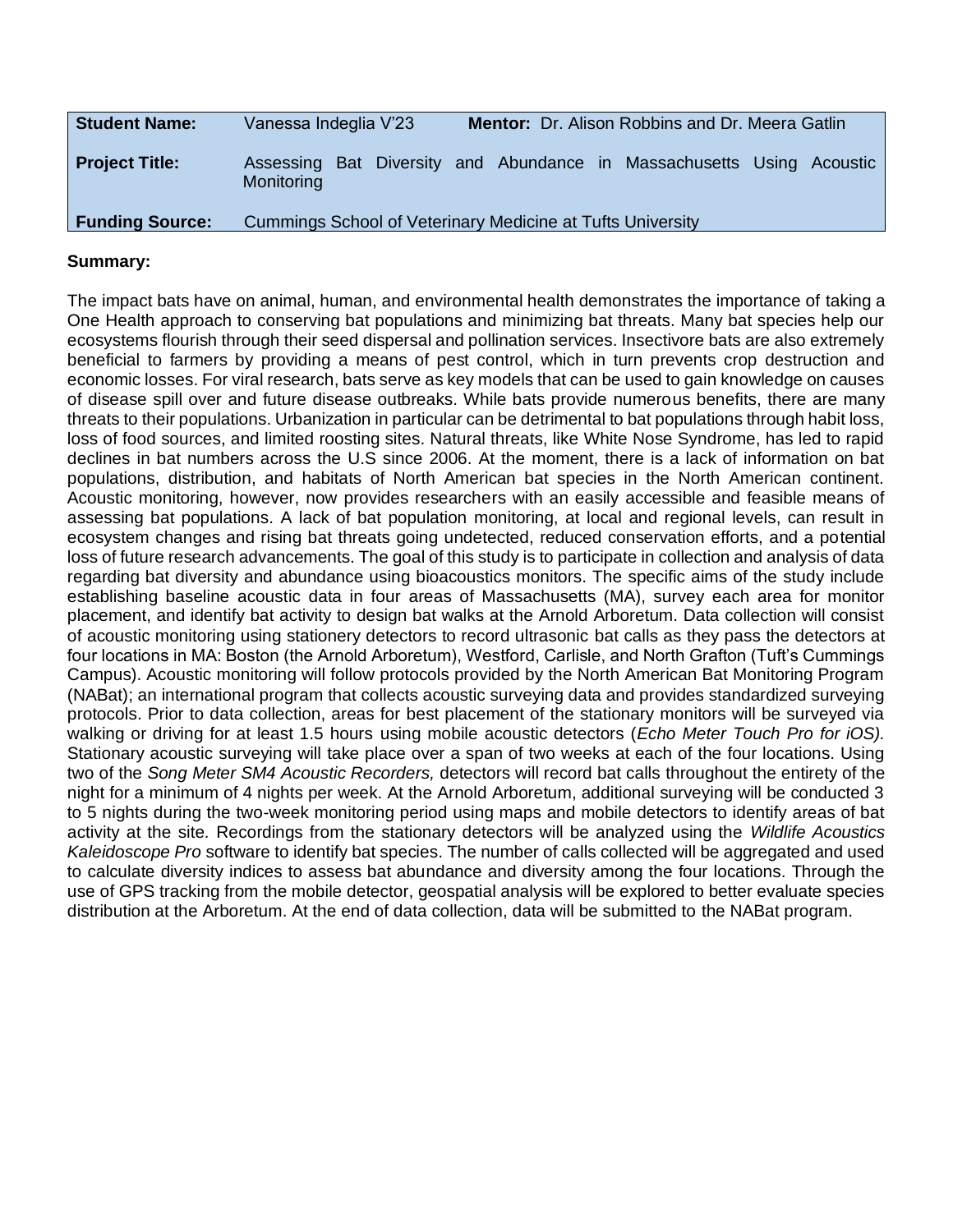| <b>Student Name:</b>   | Shelby Karp V'23          | <b>Mentor:</b> Dr. Lisa Freeman and Dr. John Rush                              |
|------------------------|---------------------------|--------------------------------------------------------------------------------|
| <b>Project Title:</b>  | <b>Types of Cat Foods</b> | Comparison of Echocardiography and Cardiac Biomarkers in Cats Eating Different |
| <b>Funding Source:</b> | The Barkley Fund          |                                                                                |

Dilated cardiomyopathy (DCM) is a severe heart disease seen in cats and dogs, which is typified by cardiac dilation and reduced contractility. As of September 2020, over 1100 cases of diet-associated DCM in dogs have been reported to the United States Food and Drug Administration and have been commonly associated with grain-free or high-pulse (e.g., peas, lentils) diets. While this form of DCM often improves with diet change, the specific cause remains unknown. Most reported cases have been dogs, but a small number of cats have also been reported.

Taurine deficiency is well known as a cause of diet-associated DCM in cats but, with the discovery of this association in 1987 and subsequent supplementation of commercial diets with higher taurine levels, taurine deficiency-induced DCM is now considered to be uncommon in cats. Nonetheless, some cardiologists have anecdotally noted a recent increase in the number of cats being diagnosed with DCM that have normal taurine levels.

Our recent retrospective, multicenter study of 37 cats with DCM showed that 41% were eating a highpulse diet and that taurine deficiency was uncommon. More importantly, cats eating high-pulse diets that changed diet post-diagnosis lived significantly longer than cats eating high-pulse diets that did not change diet postdiagnosis or cats eating low-pulse diets. These findings support the possibility that some cats may have diet-associated DCM that can improve with diet change even in the absence of taurine deficiency. Investigating this issue is of critical importance since many cat foods now contain pulses, which could potentially put cats at risk for DCM or earlier, subclinical cardiac changes.

The purpose of this study is to evaluate a population of cats for subclinical cardiac damage by deficiency. comparing cardiac size and function, cardiac biomarkers, and taurine concentrations in healthy cats eating high- versus low-pulse diets. We hypothesize that cats eating high-pulse diets will have decreased cardiac contractility, larger hearts, and higher cardiac biomarker concentrations compared to cats eating lowpulse diets. Results of this study will help to determine the effect of high pulse diets on cats and whether cats are susceptible to a diet-associated DCM unrelated to taurine deficiency.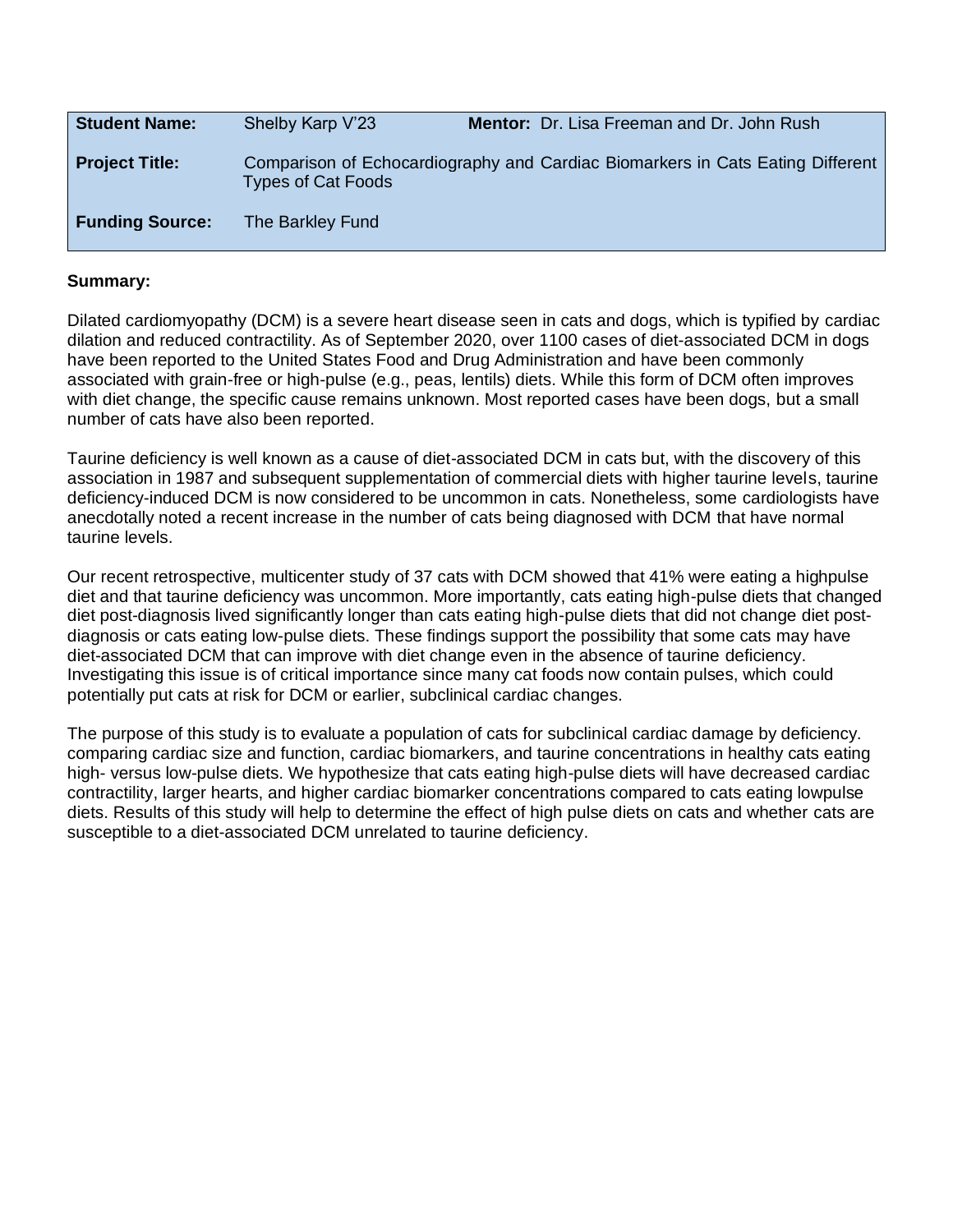| <b>Student Name:</b>   | Jingyi (Jenny) Li V'24     | <b>Mentor: Dr. Mark Pokras</b>                        |
|------------------------|----------------------------|-------------------------------------------------------|
| <b>Project Title:</b>  |                            | An Exploratory Research of the Common Loon Microbiome |
| <b>Funding Source:</b> | <b>Private Donor Funds</b> |                                                       |

Common loons (*Gavia immer*) are aquatic birds which breed on freshwater lakes throughout Canada and northern US during summer and migrate as winter approaches. They are threatened in several states in the U.S. due to their susceptibility to several pathogens and sensitivity to climate change, water quality and other environment factors. The gastrointestinal microbiome plays a vital role in host health by helping normal metabolism and protection against pathogen infections. Composition of the microbiome varies with species, sex, diet, social interaction, and environmental factors. Despite the large amount of data available on the gut microbiome in vertebrates, information about common loon gut microbiome is unknown.

We will start 1) Characterize the host-associated bacterial diversity and composition of common loons (*Gavia immer*) sampled during the breeding season. 2) Determine to what extent microbiome changes postmortem and after cadavers have been frozen. 3) Compare the microbiome across different sections of the GI tract. Understanding the loon gut microbiome will provide us with novel insights with its relationship with environmental factors and host pathogen protection, will contribute to our interpretation of new aspects of loon microbiome structure and function. Also, having information about how the microbiome changes postmortem and after freezing will give us information on the usefulness of obtaining pathology samples for microbiome studies. We hope to be able to publish our finding.

#### Methods

The project includes both field work and lab work. Both live and dead bird samples will be collected at Loon Preservation Committee Center in New Hampshire. For postmortem samples, necropsies and sample collection from different part of the GI system will be completed with both field biologists and pathologists at LPC.

DNA extraction, 16S rRNA sequencing, and data analysis will be completed at Dr. Pauline Kamath's lab at University of Maine, Orono. Samples will be randomized and whole genomic DNA extracted using a DNeasy PowerLyzer PowerSoil kit(Qiagen Inc., Germantown, MD). To characterize the bacterial microbiome, the V4 region of the 16S rRNA gene will be amplified through PCR using primers 515F and 806R, and high throughput sequencing will be performed on an Illumina MiSeq. Sequences will be demultiplexed using Qiime2. All statistical data analyses will be conducted in R 3.6.3 (R Core Team 2015). The SILVA 132 taxonomy database will be used to assign taxonomy. A maximum likelihood phylogenetic analysis will be performed in RAxML. Alpha-diversity will be measured by the Chao1 index. Community-level diversity will be assessed using a multivariate analysis of dissimilarity, using both weighted and unweighted UniFrac measures.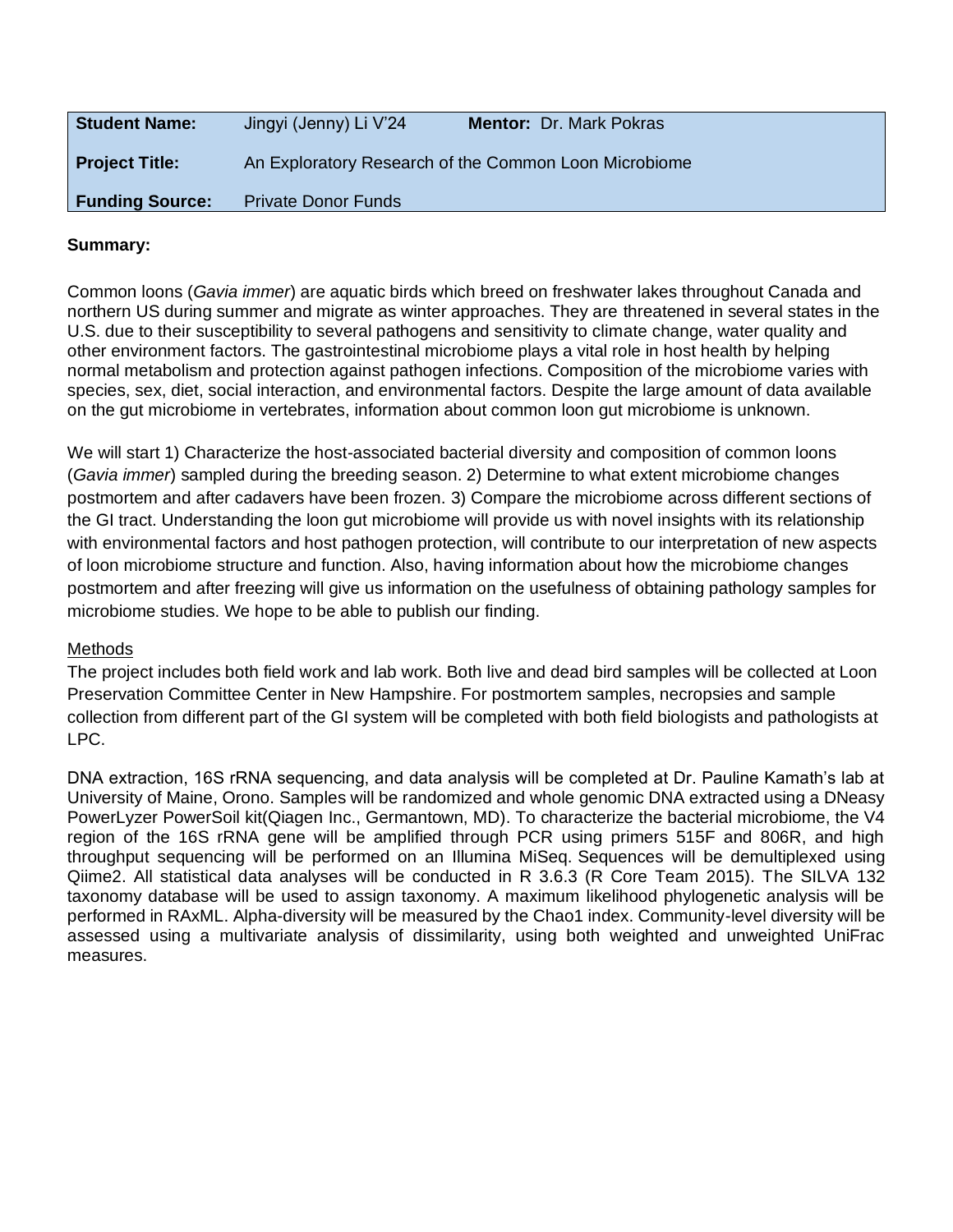| <b>Student Name:</b>   | Maria Maguire V'24   | <b>Mentor: Dr. Heather Gardner</b>                                  |
|------------------------|----------------------|---------------------------------------------------------------------|
| <b>Project Title:</b>  |                      | Interrogating the Role of β-dystroglycan in DMD-Mutant Osteosarcoma |
| <b>Funding Source:</b> | Boehringer Ingelheim |                                                                     |

Osteosarcoma is the most common primary bone tumor in dogs, with over 25,000 cases diagnosed annually<sub>1</sub>. Even with aggressive treatment, including surgery and chemotherapy, over 90% of dogs develop metastasis and succumb to their disease within 10-12 months. Despite significant efforts, treatment of canine osteosarcoma has remained unchanged for three decades. As such, researchers are beginning to study unique features of the canine genome that may serve as novel therapeutic targets<sub>2</sub>. For example, large somatic deletions and copy number loss of the gene *DMD* (which codes for dystrophin) were recently identified in about 50% of canine primary osteosarcoma tumors<sub>2</sub>. Preliminary evidence has identified deletion and copy number loss of *DMD* in a subset of osteosarcoma cell lines, and CRISPRCas9 dystrophin deletion increases phosphorylation of β-dystroglycan, indicating activation of the dystrophin- associated dystroglycan complex (DGC). Additionally, preliminary data has shown that dasatinib, a Src inhibitor, reduces β-dystroglycan phosphorylation in canine OS cell lines, consistent with published evidence that Src facilitates phosphorylation (activation) of ezrin, a cytoskeletal reorganizing protein which binds βdystroglycan. **It is therefore hypothesized that truncated dystrophin isoforms that do not associate with β-dystroglycan, thereby allowing Src to phosphorylate β-dystroglycan and ezrin. It is further hypothesized that this results in a more aggressive cancer phenotype.** I will investigate this hypothesis by studying the phosphorylation of *DMD* binding partners (β-dystroglycan and ezrin), and the localization of the DGC complex. Additionally, using small molecule inhibitors targeting Src in cell lines with and without *DMD* expression, I will evaluate the impact of dystrophin loss on cellular proliferation and invasive capacity.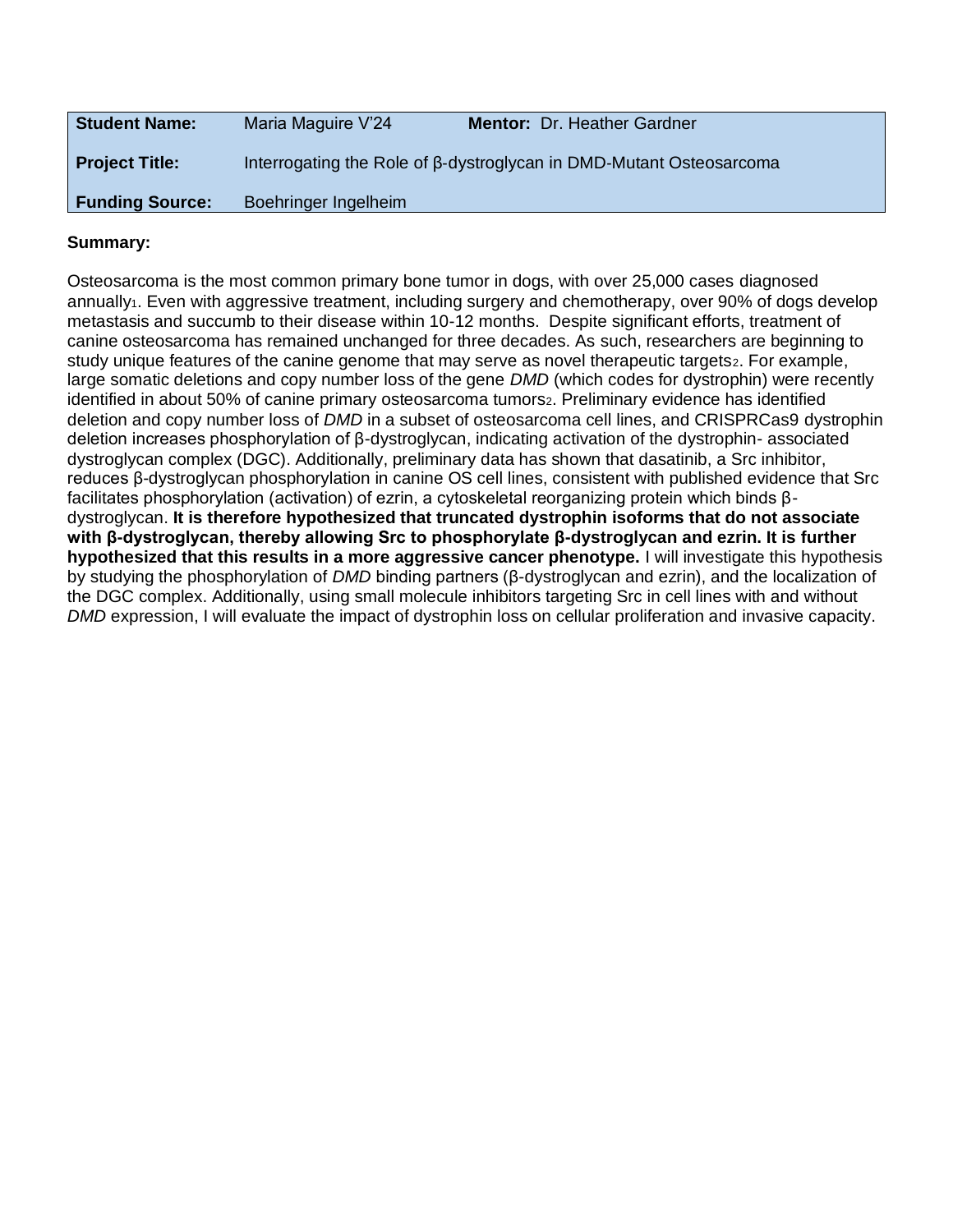| <b>Student Name:</b><br>Pumphrey | <b>Kylie McDaniel</b> | Mentor: Dr. Felicia Nutter and Dr. Stephanie                                           |
|----------------------------------|-----------------------|----------------------------------------------------------------------------------------|
| <b>Project Title:</b>            | thibetanus)           | Identifying, Classifying, and Cataloging Retinal Lesions in Asiatic Black Bears (Ursus |
| <b>Funding Source:</b>           |                       | Cummings School of Veterinary Medicine at Tufts University                             |

#### Specific Aims

This retrospective medical record study aims to identify, classify, and report the prevalence of retinal lesions in a sample of 184 Asiatic black bears (*Ursus thibetanus)* housed at the Animals Asia Vietnamese Bear Rescue Center (VBRC). This is an exploratory study, as the retinal abnormalities are recognized in this captive population but have not been adequately described nor linked with etiologies. Therefore, I will develop a classification scheme to characterize different retinal lesions and will create a glossary for retinal lesions in Asiatic black bears to improve the diagnosis of different retinopathies and better identify their etiologies, with particular emphasis on systemic hypertension.

#### Background and Significance

Approximately 17,000 Asiatic black bears (*Ursus thibetanus)* live on bile farms across Asia. Animals Asia provides sanctuary for hundreds of these bears at their Chinese and Vietnamese Bear Rescue Centers (CBRC and VBRC). Cardiovascular disease has been identified as the third leading cause of mortality in previously bile-farmed bears, and systemic hypertension appears to be a common problem in the population of bears at the Animals Asia sanctuaries. Blood pressure, however, cannot be measured consistently in most rescued Asiatic black bears since direct measurement requires either extensive training or anesthesia. The primary criteria currently used by Animals Asia to diagnose systemic hypertension includes hypertensive retinopathy (i.e., retinal hemorrhage, retinal vessel caliber changes, and perivascular chorioretinal exudates), left ventricular hypertrophy, and aortic dilation. Target organ damage (TOD) is considered a sign of intermediate vascular disease and a strong predictor of cardiovascular risk in individuals with systemic hypertension. To date, however, no retinal lesion classification scheme exists in bears, and no published literature characterizes and catalogs retinopathies in bears. This makes it difficult to consistently and confidently diagnose retinal lesions and treat their underlying etiology.

#### Methods

We will analyze existing medical records from 184 bears housed at the Animals Asia Vietnamese Bear Rescue Center (VBRC). In 2018, Animals Asia began to incorporate fundic photographs into their bear's biennial health check and emergency health checks requiring anesthesia, using fundic videos recorded with a smartphone and 40D camera. Screenshots from the videos will be created and examined. I will review the photographs for each bear, describing the appearance, size, and location of the lesion. I will also record the date of onset and signs of visual impairment. Using ImageJ, I will calculate the ratio of the lesions' area to the area of the optic nerve head. For bears with multiple photograph sets, I will assess all images, but utilize the most recent set of images for any statistical analyses. Following this data collection, I will categorize the lesions using the classification scheme and calculate the percentage of each kind of lesion I identify. I will compare the different retinal classes with signs of visual impairment, mobility, and mortality to determine if the classification scheme can be used as a predictor for clinical outcomes. By running ANOVA and post-hoc Tukey analyses on R, I will determine if the presence of a specific class of retinal lesion correlates statistically with a specific clinical outcome. The variables used will be determined after developing the classification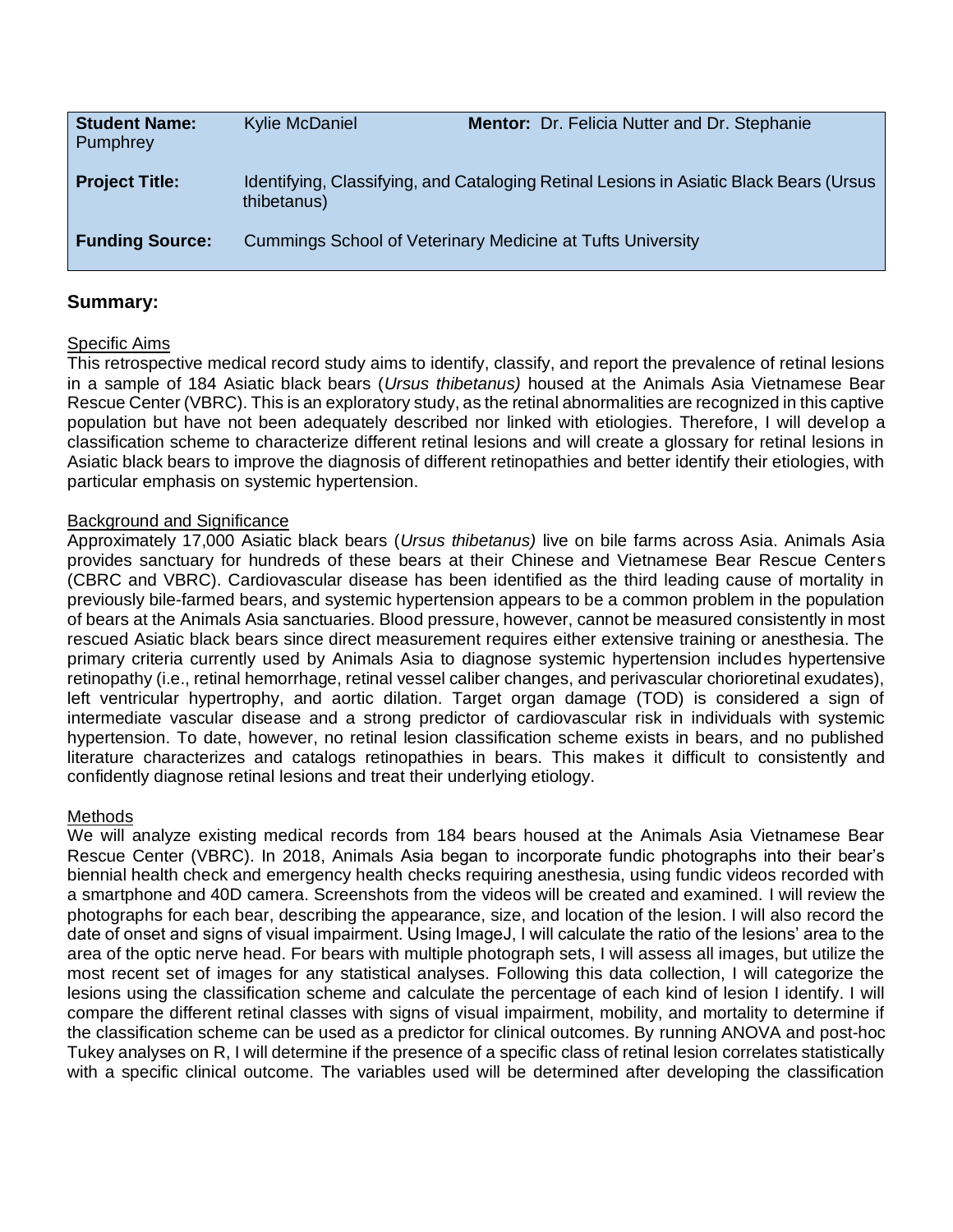scheme. Finally, grouping the images by class, I will create a glossary depicting examples of each lesion and report their possible diagnostic differentials.

#### Expected Outcomes

Creating a formal classification scheme and a glossary of lesions and their etiologies will help ensure that the retinal lesions are accurately diagnosed, improve treatment, and prolong the life of bears. Because a high proportion of the bears at the Animals Asia Sanctuaries have developed retinal lesions and bears are commercially farmed in some countries, this research will apply to thousands of bears held in captivity. Additionally, it may be useful for other captive wildlife species, for which no retinal lesion classification scheme exists.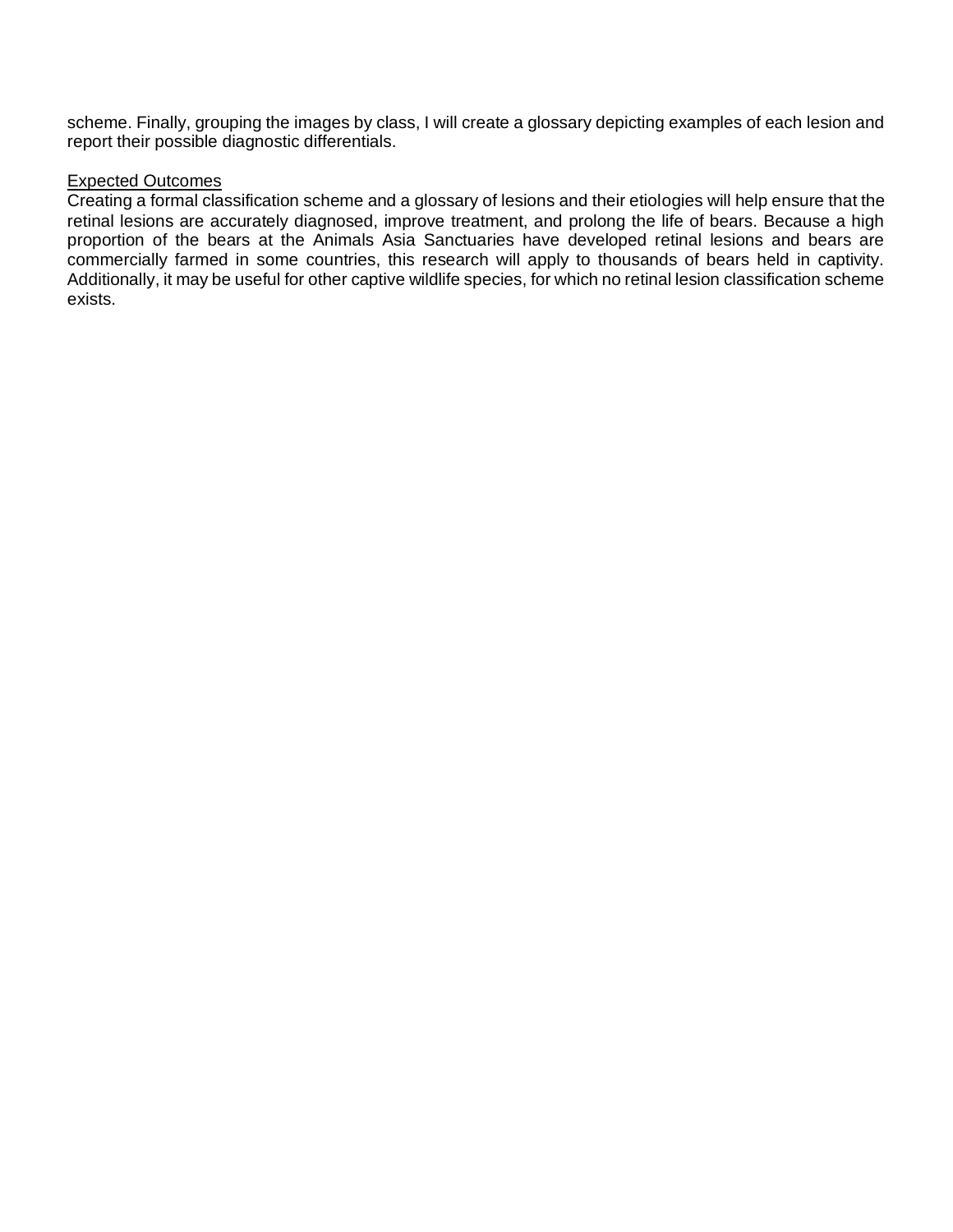**Student Name:** Cassandra Munroe V'24 **Mentor: Dr. Claire Fellman** 

**Project Title:** Short Course Amoxicillin for Treatment of Sporadic Cystitis in Dogs

# **Funding Source:** Blue Buffalo

#### **Summary:**

One of the most common reasons for prescribing antimicrobials in dogs is urinary tract infections. There are limited veterinary studies available examining the best antimicrobial treatment selection and duration and no studies showing the effectiveness of short course amoxicillin treatment for urinary tract infections in dogs. Despite this lack of evidence, the most recent guidelines recommend the use of amoxicillin or trimethoprimsulfa for 3-5 days for treatment of sporadic urinary tract infections in dogs, less than the previously suggested 7-day duration. The goal of this research project is to determine if the current recommended shortterm amoxicillin treatment for urinary tract infections in dogs is effective. The hypothesize that 3 days of amoxicillin is noninferior to 7 days of amoxicillin therapy for the treatment of lassunln Mummsporadic bacterial cystitis in dogs.

A double-blinded, placebo-controlled trial will be performed in dogs with sporadic urinary tract infections until 100 dogs complete the trial. Female and castrated male dogs with urinary tract infections will randomly be assigned a treatment involving 3 days of amoxicillin followed by 4 days of a placebo or 7 days of amoxicillin. On day 1 a urinalysis, urine culture and serum chemistry will be performed. On day 21, a urinalysis and urine culture will be repeated.

Resolution of clinical signs will be evaluated by interviews with owners. The study will enroll patients at 3 study sites: a low-cost community clinic, an emergency clinic and local firstopinion practice. The noninferiority of 3-day versus 7-day amoxicillin therapy will be established based on a margin of 20% for the primary outcome of microbiological cure defined as a negative urine culture at day 21 and for the secondary outcome of clinical cure defined as an absence of clinical signs noted by the owner. Clinical and microbiological cure rates will be compared for isolates identified as susceptible or resistant to amoxicillin on a sensitivity panel.

Determining the efficacy of short-term amoxicillin treatment for urinary tract infections in dogs will support or prompt revision of current guidelines used by general practitioners and specialists. Providing evidencebased support for these guidelines can help improve patient outcomes as amoxicillin has fewer adverse effects compared to trimethoprim-sulfa and will also aim to reduce the development of antimicrobial resistance. This study will inform the treatment recommendations for a common disease and help to improve antimicrobial stewardship in dogs.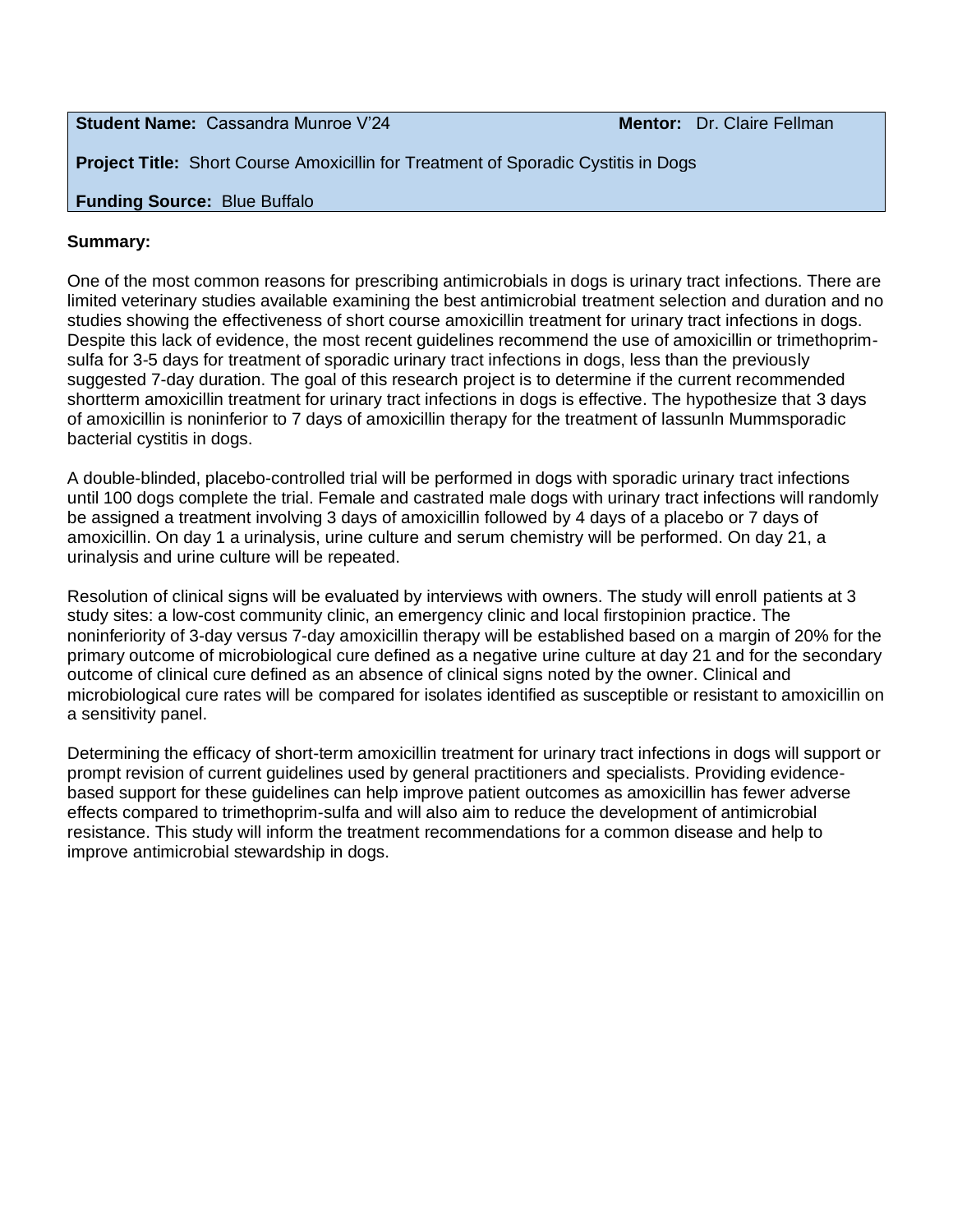| <b>Student Name:</b>   | Jullian Nazzaro V'24                                | Mentor: Dr. Stephanie Borns-Weil                           |
|------------------------|-----------------------------------------------------|------------------------------------------------------------|
| <b>Project Title:</b>  | The Effect of COVID-19 on Canine Separation Anxiety |                                                            |
| <b>Funding Source:</b> |                                                     | Cummings School of Veterinary Medicine at Tufts University |

Separation anxiety (SA) is a common canine behavioral disorder addressed in many studies. Although wellrepresented in scientific literature, there are significant differences in findings and specific risk factors for SA are suspected, but unclear. Among the suspected risk factors for separation anxiety are insufficient socialization, lack of opportunity to be alone and shelter origin.

The COVID-19 pandemic presents a unique and shared experience resulting in widespread lifestyle changes characterized by increased human presence in the home and reduced alone time for dogs, limited social contact with nonfamily members and other dogs, changes in the delivery of veterinary care, and cancellation of socialization and training classes. Given the increase in dog acquisitions during the pandemic and the widespread nature of the environmental changes, we have a unique opportunity to investigate risk factors for this problem on a large scale. The data obtained will be novel, timely, and contribute significantly to the field of behavioral medicine. We believe that our findings have the potential to be directly relevant to professionals and pet owners alike.

Our proposed study aims to determine if rates and severity of separation anxiety in dogs adopted during the pandemic are different compared to pre-pandemic conditions. Additionally, we intend to identify risk factors that impact the above aims and determine if current suspected risk factors for separation anxiety align with our findings. We hypothesize that COVID-19 and its resulting social distancing measures led to an increase in the rate and severity of separation anxiety in dogs, and specific lifestyle changes engendered by the pandemic pose as risk factors for SA. We intend to carry out this study using an online survey administered to pet owners who adopted dogs between March 2020 and January 2021. This population and time frame will be used as COVID lockdown measures became widespread in the USA beginning around March 2020, and there is significant variability in adopted dog breeds/age/history/health status etc. It can be challenging to obtain sufficiently large sample sizes for behavioral studies and this range is both specific (COVID conditions, separation anxiety, adopted dogs), and general enough to attract a large participant pool.

A statistician will be hired to assist with project design and provide a statistical analysis of results. Although there are many shared experiences and restrictions in place, COVID spread and attitudes toward the pandemic vary significantly by region and personal beliefs, so we want to ensure our sample pool is an accurate reflection of pandemic-induced human and animal behavior while also accounting for these variants. The survey will identify the presence of separation anxiety/SA behaviors, severity of behaviors, and we aim to identify potential links or risk factors between these behaviors and lifestyle changes brought on by COVID.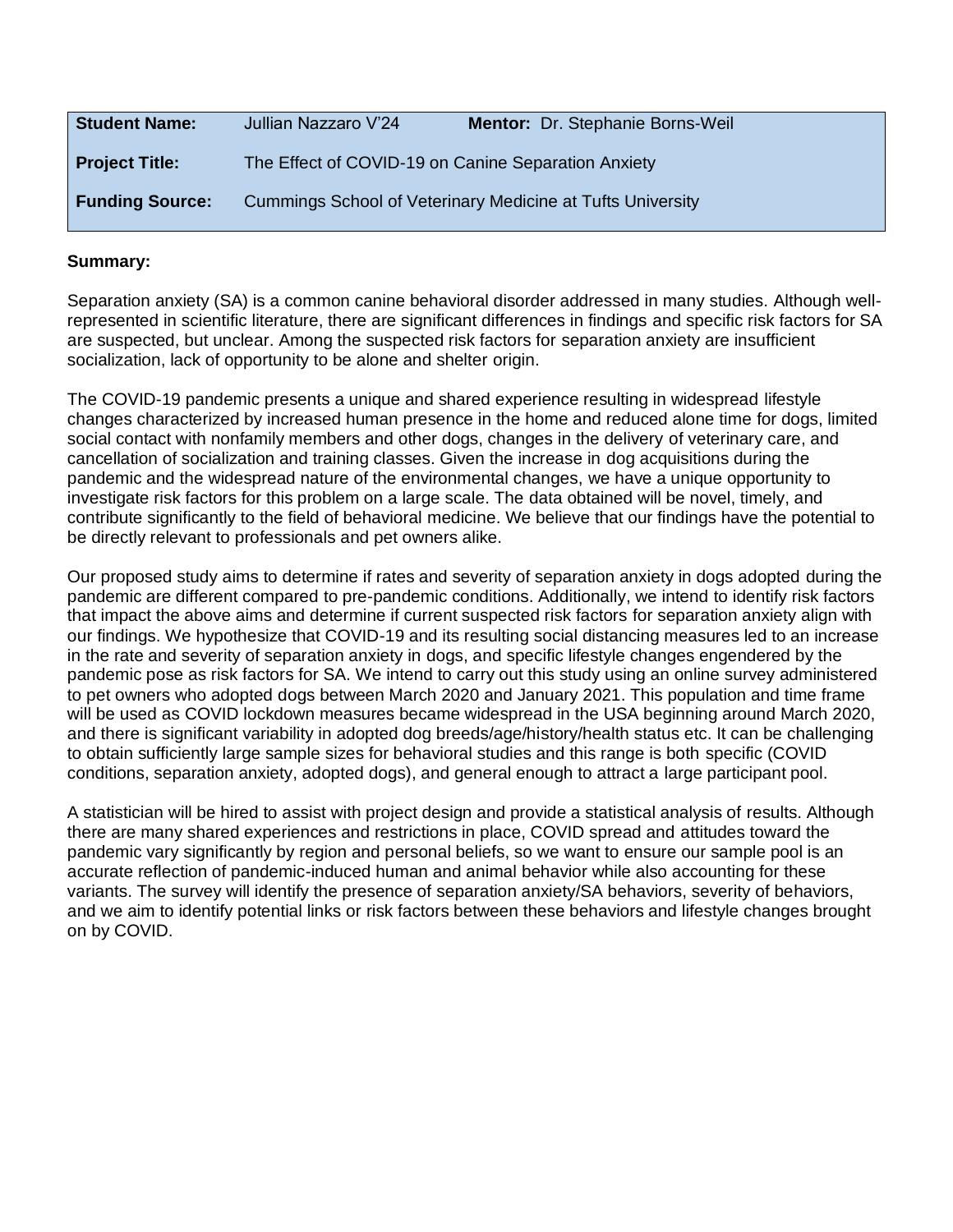| <b>Student Name:</b>   | Brianna O'Malley V'24                                                                | <b>Mentor:</b> Dr. Sandra Ayres and Dr. Jennifer<br>Graham |  |
|------------------------|--------------------------------------------------------------------------------------|------------------------------------------------------------|--|
| <b>Project Title:</b>  | Non-Surgical Approach to Sterilizing Avian Species Using a Domestic Chicken<br>Model |                                                            |  |
| <b>Funding Source:</b> | <b>USDA Formula Funds</b>                                                            |                                                            |  |

Overpopulation of certain avian species can have multiple detrimental effects to the natural and human environment. Zoonotic diseases, nitrogenous pollution, damage to human property and natural ecosystems are just a few concerns being raised by wildlife control agencies. [1,2] Current methods of population control include hunting, trapping, poisoning, and predator introduction, all of which have substantial impact on animal welfare and suffering of the target species. [16] In some species, introduction of oral contraception has proved to be a commercial failure due to political and social concerns. [11]

Companion bird species are subject to a myriad of different diseases related to reproductive dysfunction. [7] These diseases can run the gambit from behavior manifestations of aggression and feather picking to difficulties in egg production, neoplasia and cloacal prolapse. [8,9] Current therapies to treat reproductive disorders can be cost limiting, or in surgical cases, life threatening. [12,13] In both of these types of scenarios, there is a need for noninvasive sterilization in avian species.

The overall goal of this study is to develop a non-surgical solution to overpopulation and reproductive related diseases in avian species by using the domestic chicken as a research model. This proposal hopes to develop a pilot study for the summer of 2021 to investigate the effects of a high-dose single injection of lipid-nanocomplex in a small group of female domestic chickens. This study will provide crucial understanding on the lethality of the nanocomplex to determine effective and non-lethal dosing that can be used on larger testing groups.

The tested technique will use lipid-based nanocomplex carrying the cytotoxin saporin which has been shown to inhibit protein synthesis and induce apoptosis. [14] In order to introduce saporin to gonadal tissue, the nanocomplex will be guided by an antibody targeting specific receptors on gonadal cells. In females, granulosa cells and theca cells are support cells that produce hormones needed for the production of viable ova/eggs. Both the ca and granulosa cells have membrane bound anti-Mullerian hormone II (AMHII) receptors which are found exclusively on these cells.

This study will assess the ability of the AMHII receptor antibody guiding the nanocomplex to induce apoptosis in these gonadal support cells. This will be done by comparing egg laying and evaluating stained and processed gonadal tissue for apoptotic activity. The hypothesis is that the nanocomplex will destroy these support cells, causing lack of ova development and egg laying in treated hens.

Results from this study using the domestic chicken model can have implications beyond just poultry, including wildlife and companion avian species. The proposed project will provide an essential foundation for performing further research on non-surgical methods of permanent sex steroid suppression in domestic chickens. Developing a single-injection sterilization technique could potentially address overpopulation issues in various avian species, as well as serve as an alternative to other forms of reproductive control for reproductive-related diseases in companion birds.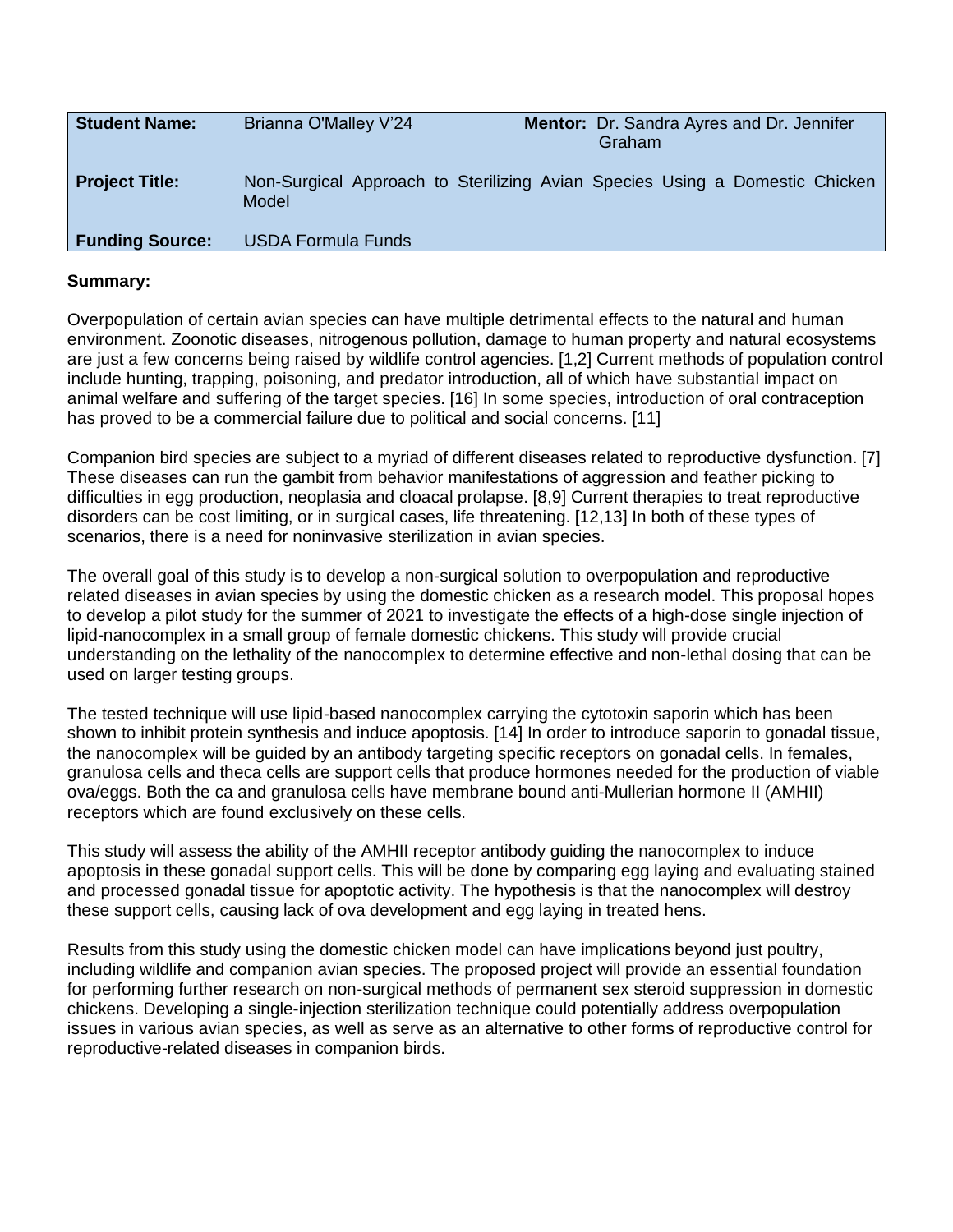| <b>Student Name:</b>   | Bill Orrico V'23     | <b>Mentor:</b> Dr. Marieke Rosenbaum and Dr. H. Frank                          |
|------------------------|----------------------|--------------------------------------------------------------------------------|
| <b>Project Title:</b>  | Northwestern Ecuador | The Effect of Landscape Disruption on Herpesvirus Prevalence in Bat Species of |
| <b>Funding Source:</b> |                      | Cummings School of Veterinary Medicine at Tufts University                     |

The goal of this project is to determine and compare the prevalence of herpesvirus in neotropical bat species across varying categories of habitat disruption. This project will occur in the Maché-Chindul Ecological Reserve in northwestern Ecuador, a region of rapid growth, development, and reforestation efforts resulting in a dynamic mosaic landscape of pristine primary tropical forest, mixed agriculture, and new pasture.

Anthropogenic disruption, specifically through changing land use practices, has been found to alter the distribution and behaviors of species within the habitat. These changes can alter the infection dynamics of endemic viral pathogens resulting in disease outbreaks leading to population declines in already stressed populations. Neotropical bats offer an excellent model to study this phenomenon. Bats are the most common neotropical mammal, occupy many important ecological niches, and are highly affected by habitat disruption. Bats are also known reservoirs for at least nine viral families, many of which have zoonotic potential. Understanding how habitat disruption is affecting viral pathogens in bat population is essential to future conservation efforts as well as effective zoonotic surveillance.

**Specific Aim 1**: Determine and compare the prevalence of herpesvirus in up to 10 common neotropical bat species in the Maché-Chindul Ecological Reserve in northwestern Ecuador.

**Specific Aim 2**: Determine associations between herpesvirus prevalence, landscape use (undisturbed forest, forest edge, mixed agriculture, pasture), and roosting behaviors (leaf, cave) within and between neotropical bat species.

**Specific Aim 3:** Determine the association between herpesvirus prevalence and total bat species richness in different landscape uses.

Over an 8-week period bats will be captured using ground level mist-nets in four distinct categories of habitat disruption: undisturbed forest, forest edge, mixed agriculture, and pasture. Saliva samples of each bat will be collected. Upon return from field collection directed PCR amplification to detect herpesvirus presence will be performed using primers for *pol* and glycoprotein B genes. Sanger sequencing of the products will be performed to assess relatedness. Statistical analysis will be performed to determine the relationship between herpesvirus prevalence and the variables important to the specific aims of the project.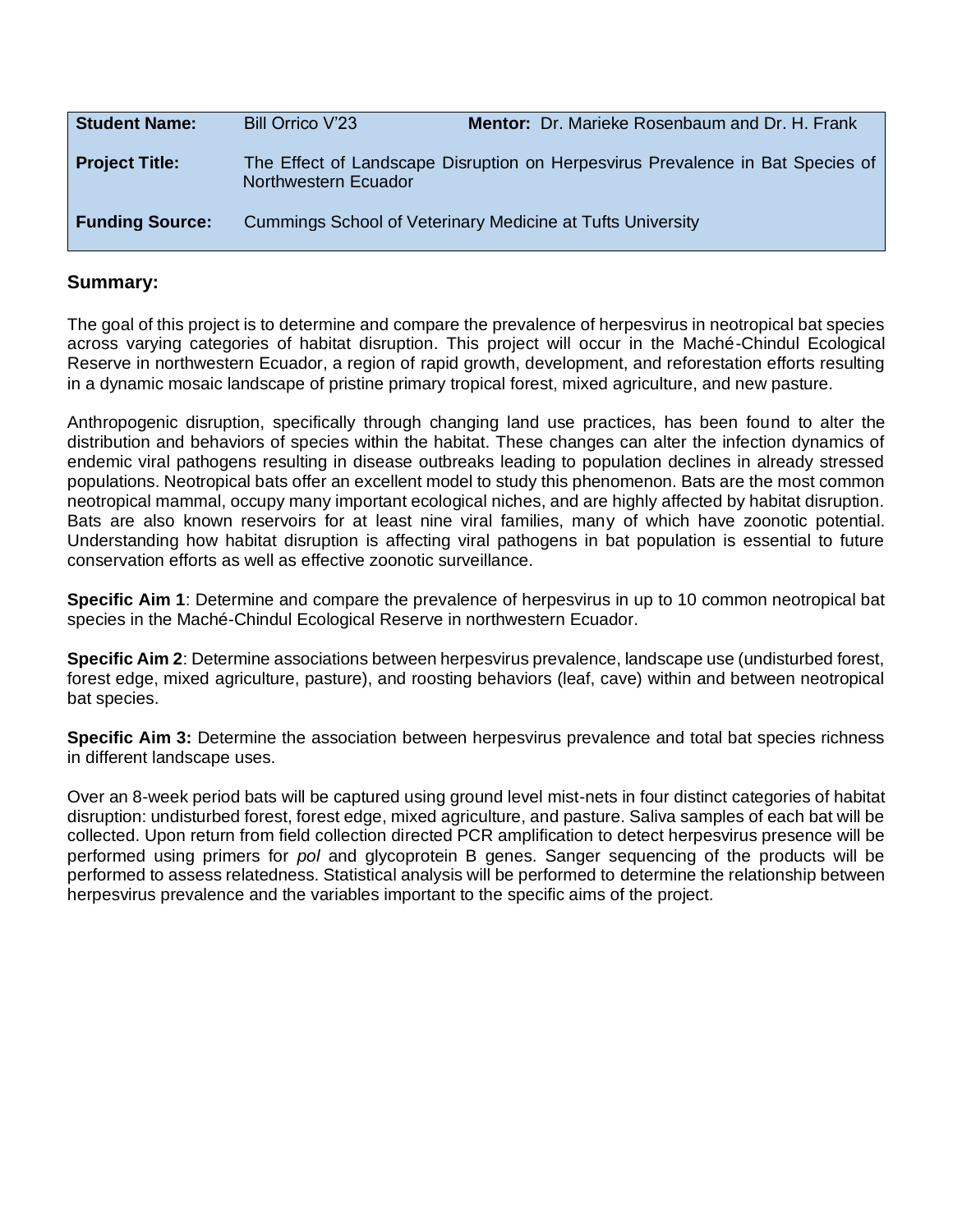| <b>Student Name:</b>   | Laura Richards V'23 | Mentor: Dr. Christopher Schonhoff                                                                                                                |
|------------------------|---------------------|--------------------------------------------------------------------------------------------------------------------------------------------------|
| <b>Project Title:</b>  |                     | Nitric Oxide (NO) Signaling in the Female Developing Striatum: Investigating<br>Oxycodone's Effects on NO on Development of Dendritic Complexity |
| <b>Funding Source:</b> |                     | Cummings School of Veterinary Medicine at Tufts University                                                                                       |

As the opioid epidemic continues to impact the United States, one area of critical concern is children exposed to opioid drugs in utero. Work in the Schonhoff laboratory has previously shown that oxycodone negatively impacts the development of female, but not male, striatal neurons. However, the mechanism for this effect is not known. Because signaling plays a critical role in the development of female striatal dendritic patterning and nitric oxide is a signaling molecule known to play a necessary role in neuronal differentiation, we hypothesize in our first proposed experiment that oxycodone alters nitric oxide levels in female developing striatal neurons. To further investigate the role of nitric oxide on the developing striatum, we hypothesize in our second proposed experiment that adding exogenous nitric oxide to, or inhibiting endogenous nitric oxide in, the developing striatal neuron will alter development of non-primary dendrites.

In the first experiment (nitric oxide level analysis), male and female striatal neurons grown in vitro will be treated with either 0, 0.1, 1, or 10 μM of oxycodone. A sample of the cell media will be used to measure the production of NO at each dose. To measure levels of nitric oxide, a Griess assay will be used, in which we will treat samples with nitrate reductase and then measure the levels of the stable decomposition produce, nitrite.

In the second experiment, effects of exogenous nitric oxide or nitric oxide synthase (NOS) inhibition on dendrite development will be investigated. Cells will be treated with varying concentrations of either the nitric oxide donor S-Nitrosocysteine or the NOS inhibitor Nω-Nitro-L-arginine methyl ester. After 10 days of treatment, cells will be fixed, blocked, incubated, treated with antibody, washed with PBS, and mounted onto glass slides. A microscope will then capture neuron images, and Sholl analysis will be performed on those neurons with clearly distinguishable dendritic tips. The Sholl analysis will be used to determine dendritic complexity.

We hope that these proposed experiments will illuminate whether there is a connection between nitric oxide signaling, female striatal neuron development, and opioid exposure.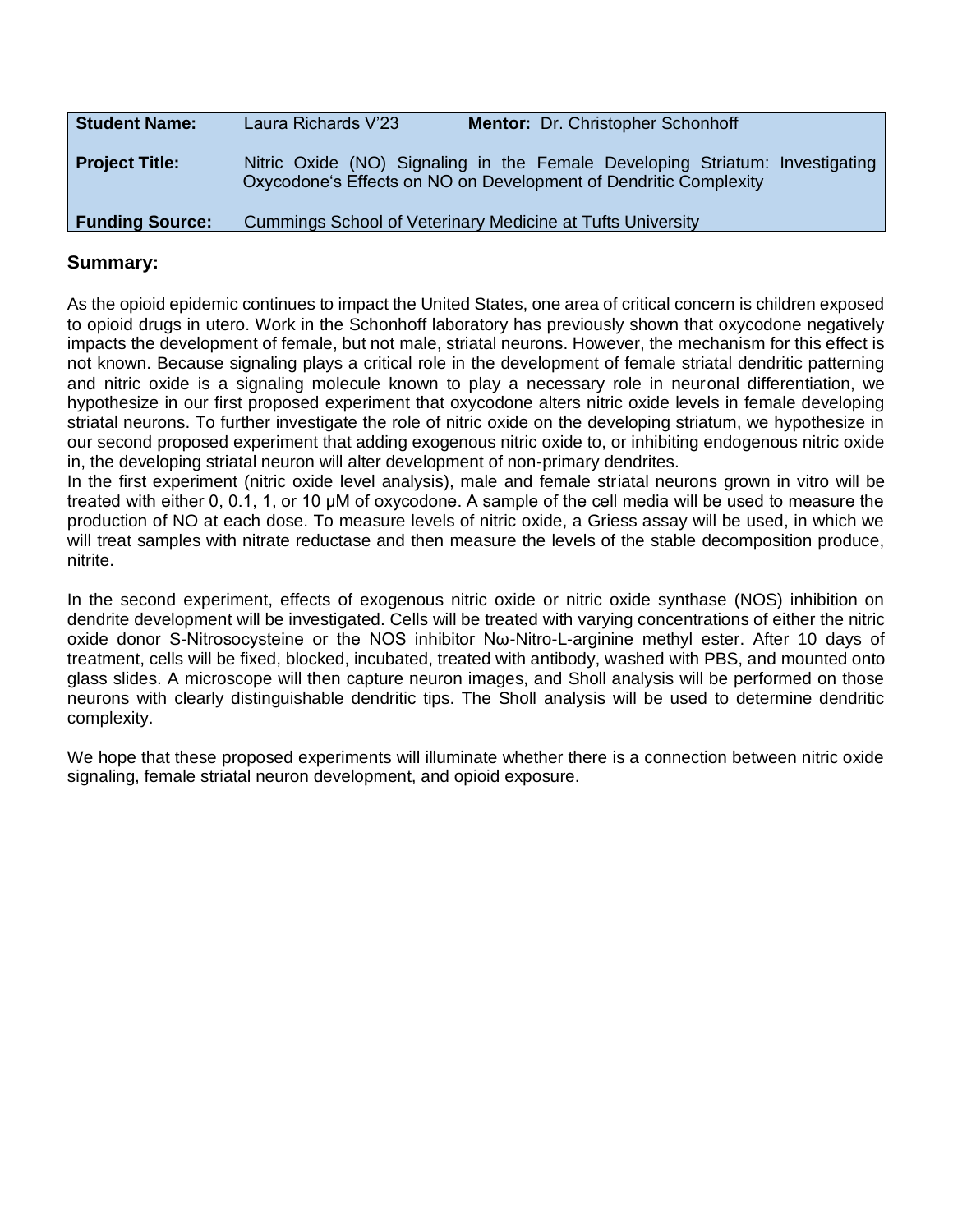| <b>Student Name:</b>   | Samantha Scott V'23             | <b>Mentor: Dr. Vicky Yang</b>                                                |
|------------------------|---------------------------------|------------------------------------------------------------------------------|
| <b>Project Title:</b>  | <b>Tumor Angiogenesis</b>       | Role of Canine Hemangiosarcoma-Associated ExtracellularVesicles in Promoting |
| <b>Funding Source:</b> | <b>Morris Animal Foundation</b> |                                                                              |

## Specific Aims and Hypothesis

We hypothesize that extracellular vesicles produced by canine hemangiosarcoma cells (HSA-EVs) will activate endothelial cells and induce angiogenesis, aiding in the growth of the tumor and metastasis. To test this hypothesis, we will i). determine if HSA-EVs induce activation of normal canine endothelial cells in vitro; ii). determine if HSA-EV promotes angiogenesis in vitro; and iii). characterize the vascular endothelial growth factor (VEGF) content in HSA-EVs. Background and Significance: Hemangiosarcoma (HSA), a malignant tumor that is commonly seen in dogs, is derived from multipotent precursor cells and is vascular in nature (Gorden et al., 2014). It most commonly affects the spleen, liver, heart, and skin (Gorden et al., 2014). Treatments generally include doxorubicin-based chemotherapy and excision, but prognosis is poor due to high rates of metastasis (Smith, 2003). Because it has an endothelial phenotype, HSA may have strong angiogenic effects to aid in tumor survival. Furthermore, circulating endothelial cells have been found to be increased in cancer patients, demonstrating the importance of angiogenesis in tumor development (Feng et al., 2017) Extracellular vesicles (EVs) are membrane-bound nanoscale entities that transfer a variety of mediators from cell to cell, including mRNA, non-coding RNA, growth factors, lipids, and proteins. Their contents are highly regulated by the cell of origin and contribute to cell-to-cell signaling. 'Pathological signaling' through EVs has been documented in multiple disease entities from neurologic disorders to cancer. Our lab has already shown that HSA cell conditioned media containing HSA-EVs, proteins and growth factors promotes endothelial tube formation, a marker of angiogenesis. If proven that HSA-EVs are responsible for this increase in tube formation, interruption of the EV communication may represent a therapeutic strategy to slow tumor growth and metastasis.

Methods: Extracellular vesicles will be collected from the culture supernatant of 3 canine HSA cell lines and isolated using size exclusion chromatography. The isolated HSA-EVs will then be incubated with canine aortic endothelial cells, with untreated cells as negative control. RNA will then be isolated from the endothelial cells, and ten transcripts (i.e., CD34 and vWF) serving as markers for endothelial activation will be characterized using quantitative real-time PCR. EV-treated endothelial cell angiogenesis will be evaluated using tube formation assays, and endothelial cell proliferation and viability will be determined using MTT assay. To evaluate the role of VEGF in mediating cell activation and angiogenesis, we will determine the HSA-EV VEGF content using commercially available canine ELISA assays.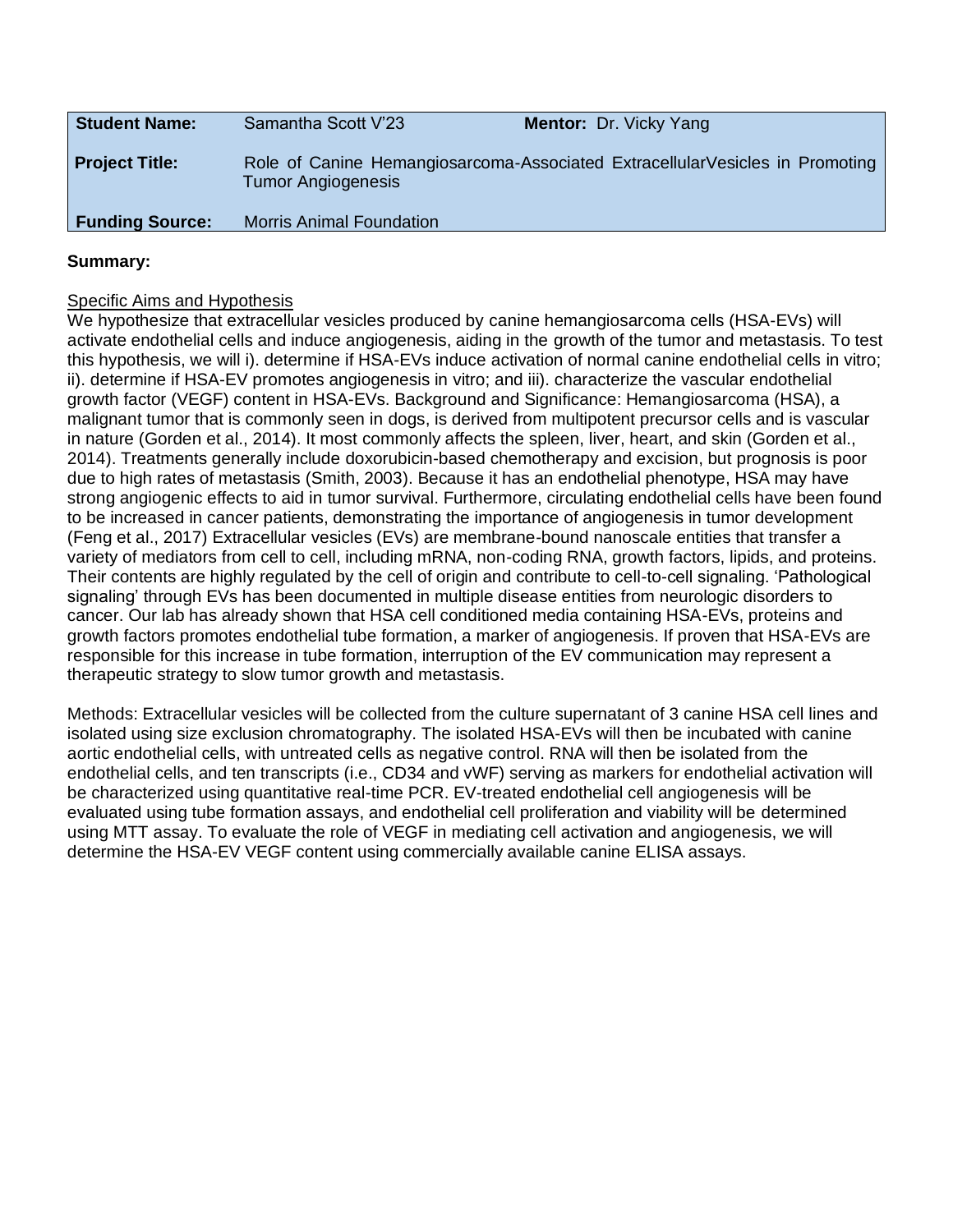| <b>Student Name:</b>   | Katie Shaffert V'23                                    | Mentor: Dr. Heather Gardner |
|------------------------|--------------------------------------------------------|-----------------------------|
| Project Title:         | Investigating the Role of SETD2 in Canine Osteosarcoma |                             |
| <b>Funding Source:</b> | Anivive                                                |                             |

Osteosarcoma is the most common neoplasia of bone in dogs, known for its highly invasive and metastatic behavior. However, there has been little successful application of novel treatment protocols over the last 30 years, and patient outcomes have remained stagnant with a long-term survival rate of only 10-15% beyond one year[1]. Therefore, there is opportunity for innovation in therapeutic approaches to this disease in order to improve patient outcomes. Recent research has identified recurrent mutations in *SETD2* in canine osteosarcoma samples[2, 3]. The *SETD2* gene encodes the sole histone methyltransferase responsible for the addition of a third methyl group to histone 3 lysine 36 (H3K36) to form H3K36me3. In human cancers, *SETD2* has been characterized as a tumor suppressor gene. Thus, *SETD2-*inactivating mutations that result in loss of H3K36me3 are associated with more aggressive human cancers. Due to the recent characterization of *SETD2* mutations in canine osteosarcoma, it is not yet understood how these mutations impact osteosarcoma tumor biology or may be a therapeutic vulnerability in this disease. The goal of this project is to use *in vitro* assays to characterize the cellular behavior of canine osteosarcoma cells with and without SETD2 expression and determine whether loss of SETD2 makes cells more vulnerable to certain therapeutic approaches.

I hypothesize that canine osteosarcoma cell lines with downregulated SETD2 expression will have decreased levels of H3K36me3, and that loss of H3K36 trimethylation mediates more aggressive biological behavior. Furthermore, I predict that treating *SETD2-*inactivated cell lines with a lysine demethylase inhibitor will restore levels of H3K36me3, thereby reducing the malignant osteosarcoma phenotype. I will test these hypotheses by first evaluating the biological behavior of canine osteosarcoma cell lines with and without SETD2 expression *in vitro*. Then, I will characterize how this process is mediated by trimethylation of H3K36 by evaluating the biological behavior of these canine osteosarcoma cell lines treated with a lysine emethylase inhibitor. This research will help to lay the foundation for further research focused on elucidating rational drug combinations in *SETD2*-mutant cancers for more targeted therapy.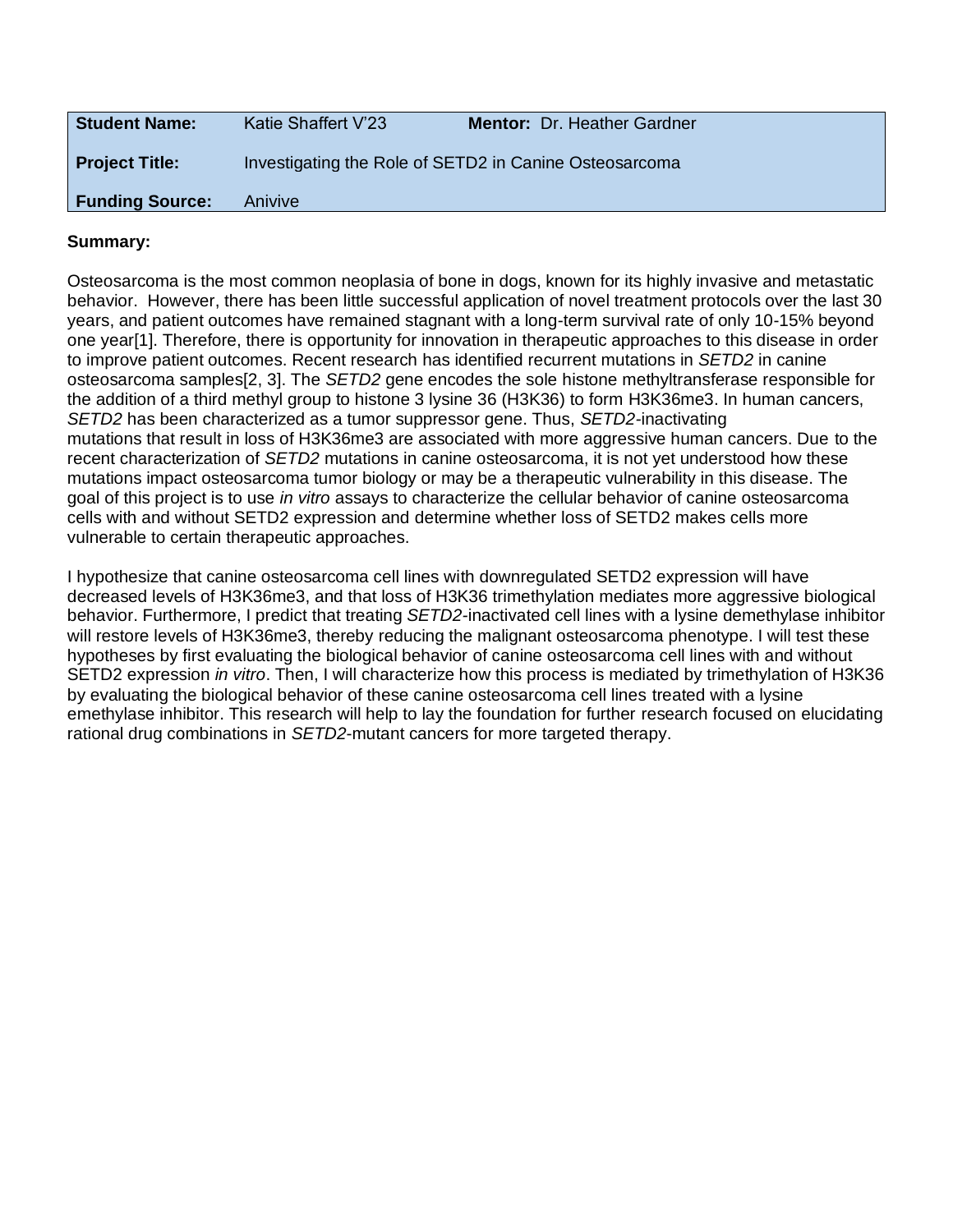| <b>Student Name</b>    | Rachel Sherinian V'23                                        | <b>Mentor:</b> Dr. Marjorie Bercier                                               |
|------------------------|--------------------------------------------------------------|-----------------------------------------------------------------------------------|
| <b>Project Title:</b>  | Medicine Campus, North Grafton, MA, from June to August 2021 | Bat Activity and Diversity Across Land Types on the Cummings School of Veterinary |
| <b>Funding Source:</b> | Cummings School of Veterinary Medicine at Tufts University   |                                                                                   |

Bats (*Order Chiroptera*) represent a disproportionate facet of mammalian diversity.<sup>8</sup> Bats are crucial contributors to local ecosystems and even impact human economies through pest control and pollination services.<sup>1,2</sup> They are also believed to impact human health through the mitigation of vector-borne diseases, while serving as a potential wildlife reservoir for emerging infectious disease themselves. Because of their exceptional characteristics, bats have become of increasing interest to scientists working within the One Health concept.<sup>7</sup>

Unfortunately, approximately 24% of all bat species are now listed as endangered or vulnerable.<sup>10</sup> In recent decades, global bat populations have seen significant decline, due mainly to anthropogenic factors.<sup>8</sup> White Nose Syndrome, caused by the fungus *Pseudogymnoascus destructans,* has also had a severe impact on cave-dwelling, hibernating bats in North America. Species on the East Coast of North America have been most severely impacted.<sup>9,13</sup>

In order to protect vulnerable chiropterans, it is crucial that we form an understanding around the mutual relationships between humans, bats, and the environment. However, the very features that make bats so unique have also historically made them difficult to study. $8$  Recent advances in acoustic monitoring techniques have made wildlife population research more accessible than ever. Acoustic monitoring can be used to detect the ultrasonic echolocating calls of insectivorous bats. When recorded, the distinctive sonographic waveforms of these calls can be used to estimate species diversity and local activity levels.<sup>4</sup> Our intention is to use acoustic monitoring equipment to survey bat activity and diversity on the Tufts Cummings School of Veterinary Medicine (CSVM) Grafton campus. We have selected three microhabitats within the campus that are of interest for bat conservation, where we intend to conduct the surveys: forested land, cropland and institutional areas centered around school buildings. Furthermore, we plan to compare two different acoustic surveillance methods: active, mobile transect surveys and passive, stationary surveillance.<sup>3</sup> Data on species diversity and activity will be compared across location/land type, survey method, as well as temporal variables.

As part of the new course MCM1010 "A One Health Approach to Chiropteran Health", this project will offer opportunities for DVM and graduate students to participate in wildlife field work, from sampling to data analysis. As project manager, the Summer Research Student will assume a position of communicator and team leader. This research will also provide a baseline understanding of bat diversity and activity on the Tufts CSVM Grafton campus and serve as a starting point for future student-driven research on chiropteran health. We hope that our work will contribute to local and national bat conservation efforts through publications in the peer-reviewed literature. This project aligns with the CSVM mission by promoting the health of people, animals, and the environment under a One Health framework.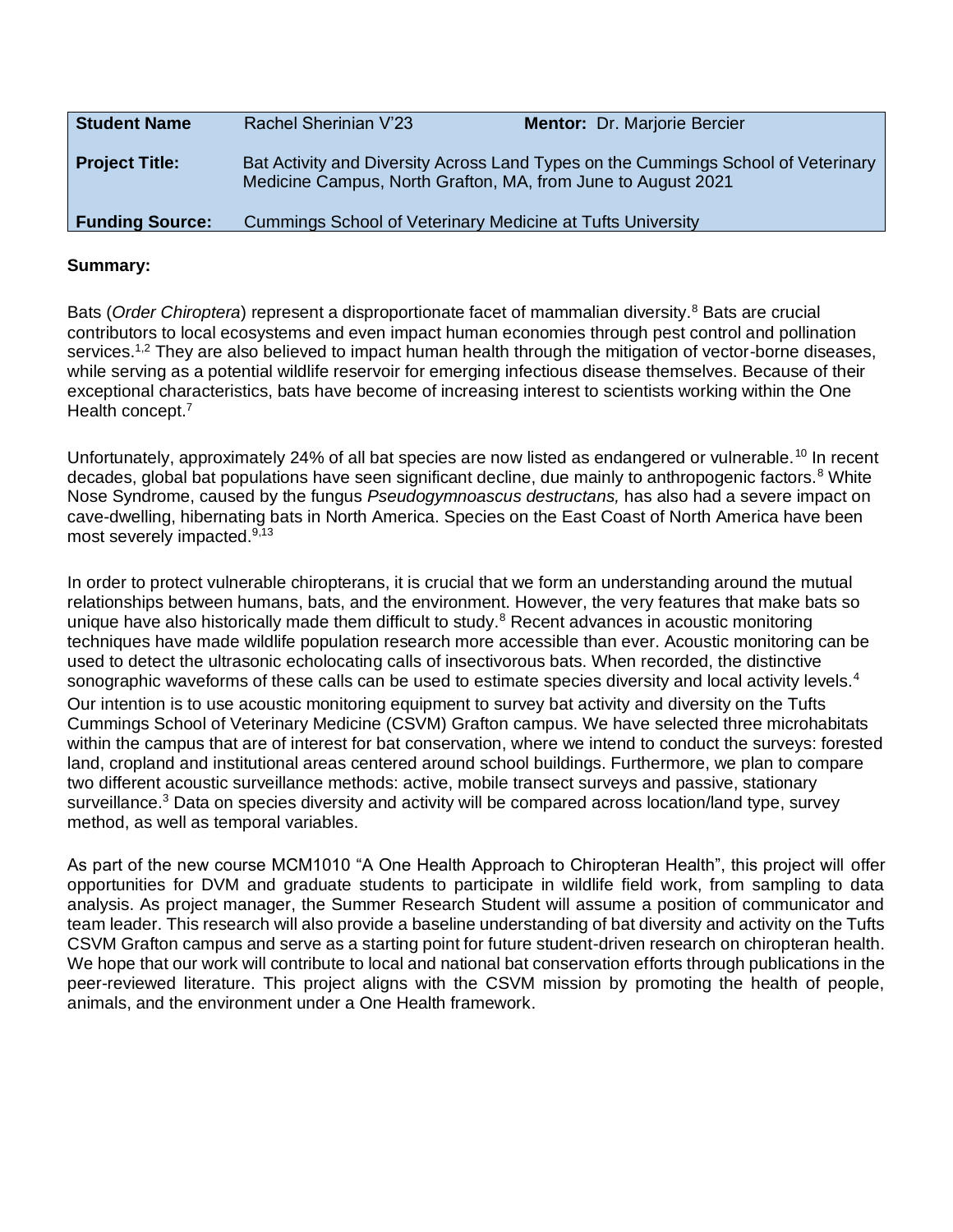| <b>Student Name:</b>   | Lorena Sistig V'23             | Mentor: Dr. Abhineet Sheoran                                            |
|------------------------|--------------------------------|-------------------------------------------------------------------------|
| <b>Project Title:</b>  | Diseases in Humans and Canines | Development of Anti-TNFa VHHs for Immunotherapy of Chronic Inflammatory |
| <b>Funding Source:</b> |                                | Cummings School of Veterinary Medicine at Tufts University              |

Tumor necrosis alpha factor TNFα plays a major role in inflammatory autoimmune diseases such as Rheumatoid Arthritis (RA), Crohn's Disease (CD) and ulcerative colitis. Treatment with monoclonal antibodies (MAbs) to block TNFα actively exist for humans, while animals, such as dogs, rely exclusively on the pain management and control. In human medicine, MAbs have shown great results within individuals that suffer from chronic autoimmune inflammatory diseases, but these molecules have some drawbacks. The production of MAbs is very time consuming and costly. Also a single MAbs targets only one epitode. This has led to the search for a smaller and more effective antigen-binding agent. Variable regions of heavy-chainonly antibodies (VHH) of camelids are smaller (~14kDa) and more effective antigen-binding agents then MAbs. Unlike MAbs, VHH can be functionally expressed in microbes and are cheaper to manufacture. The Shoemaker lab has identified and expressed 9 unique VHHs against human TNFα. They recognize human TNFα in enzyme linked immunosorbent assays, but their TNFα neutralizing ability is unknown. The goal of this research is to use ELISA, cell cytotoxicity assay, and immunoblotting to determine the ability of the 9 VHHs to neutralize human TNFα and cross neutralize canine TNFα. We will also include 12 VHHs against mouse TNFα to analyze their ability to cross neutralize human and/or canine TNFα. This research will provide new information on neutralization of both canine and human TNFα via these VHHs. These findings would be extremely important in helping develop less expensive immunotherapy for canine and human patients with chronic inflammatory diseases. It will also provide more information on the ability of using immunotherapeutic agents to help treat inflammatory autoimmune disease in animals such as dogs.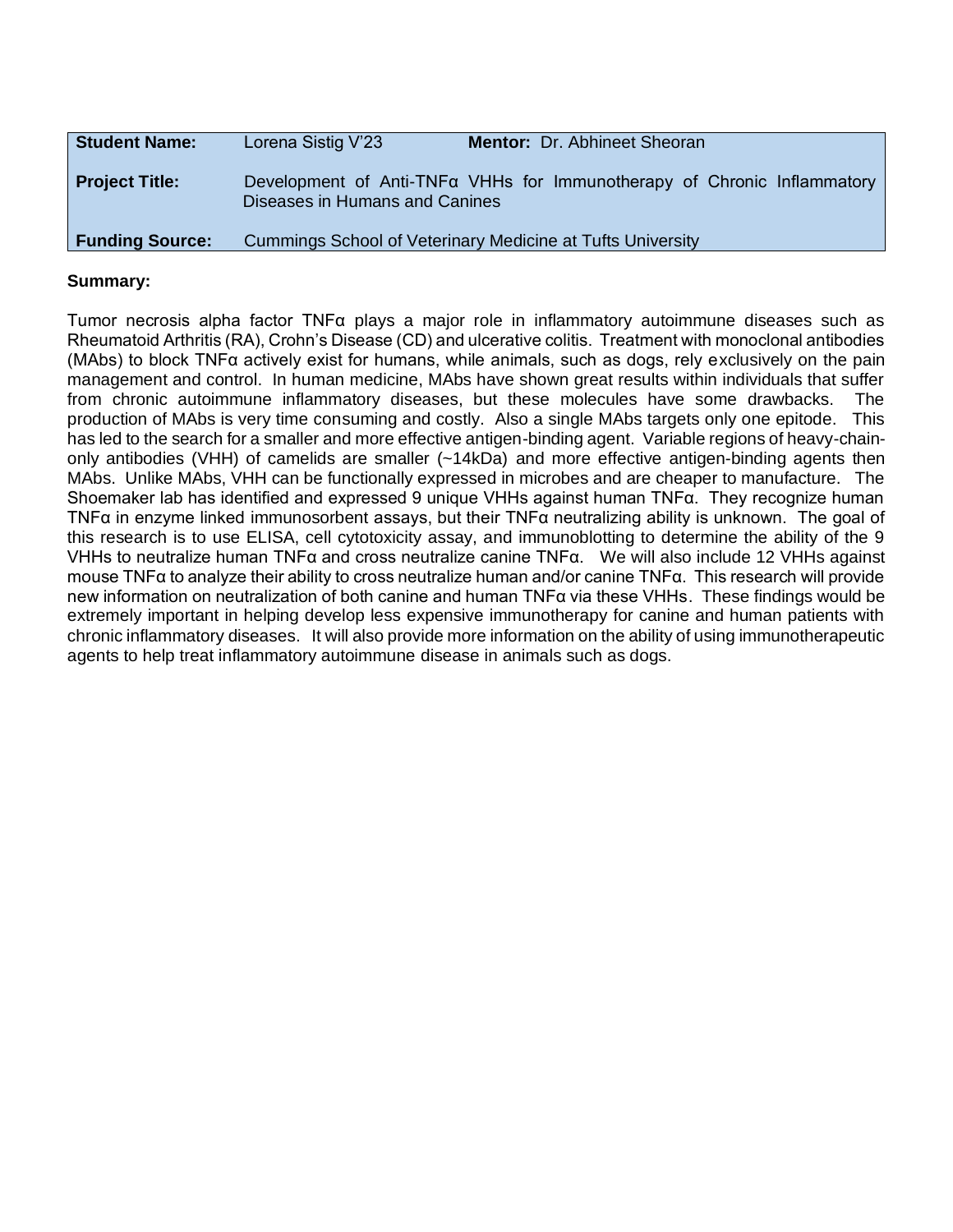| <b>Student Name:</b>   | <b>Aubrey Specht V'23</b> | <b>Mentor:</b> Dr. Marieke Rosenbaum                                             |
|------------------------|---------------------------|----------------------------------------------------------------------------------|
| <b>Project Title:</b>  | Population                | A Metagenomic Analysis of Antimicrobial Resistance Genes in the Boston Urban Rat |
| <b>Funding Source:</b> | AVMA/AVMF                 |                                                                                  |

The WHO has declared antimicrobial resistance (AMR) to be one of the top 10 global public health threats facing humanity. As recent studies have shown, this multifaceted threat extends beyond human and veterinary medicine, and beyond agricultural and livestock management, into the natural ecosystem with the potential for propagation and spread among wild animals. With the continual encroachment of urban environments on natural ecosystems and wildlife, there is an urgent need to understand the determinants and spatial distribution of antimicrobial resistance and gene transfer. For centuries, rats have been vectors of infectious diseases that impact humans and animals; urban rats could also harbor and shed microbial genes encoding resistance to the very drugs we use to treat bacterial infections. Due to their proximity to humans, as well as potential environmental sources of AMR such as untreated wastewater, rats are of primary focus for their role as vectors of antimicrobial resistance genes (ARG). This study will take a metagenomic approach to characterizing antimicrobial resistance genes in the gastrointestinal tract of 100 Boston-dwelling rats using Nanopore long-read sequencing. Fecal samples will be taken from rats trapped throughout Boston and in the vicinity of South End hospitals and homeless shelters. Purified genomic DNA will be sequenced using the portable MinION sequencer. Long reads will be analyzed against databases of ARG, plasmids, transposons and integrons, and bacterial DNA to characterize the resistome and microbiome found in the gastrointestinal tracts of Boston city rats. The ARGs and associated microbial drug class, detected in each rat, will be mapped using ArcGIS Pro by rat trap location. We hypothesize rats dwelling in vicinity to the South End's hospitals and homeless shelters will possess genes encoding antimicrobial resistance and evidence for horizontal gene transfer. The results of this research may further imbue urgency to responsible antimicrobial stewardship from a One Health perspective and inform local and national pest control strategies and public health policy.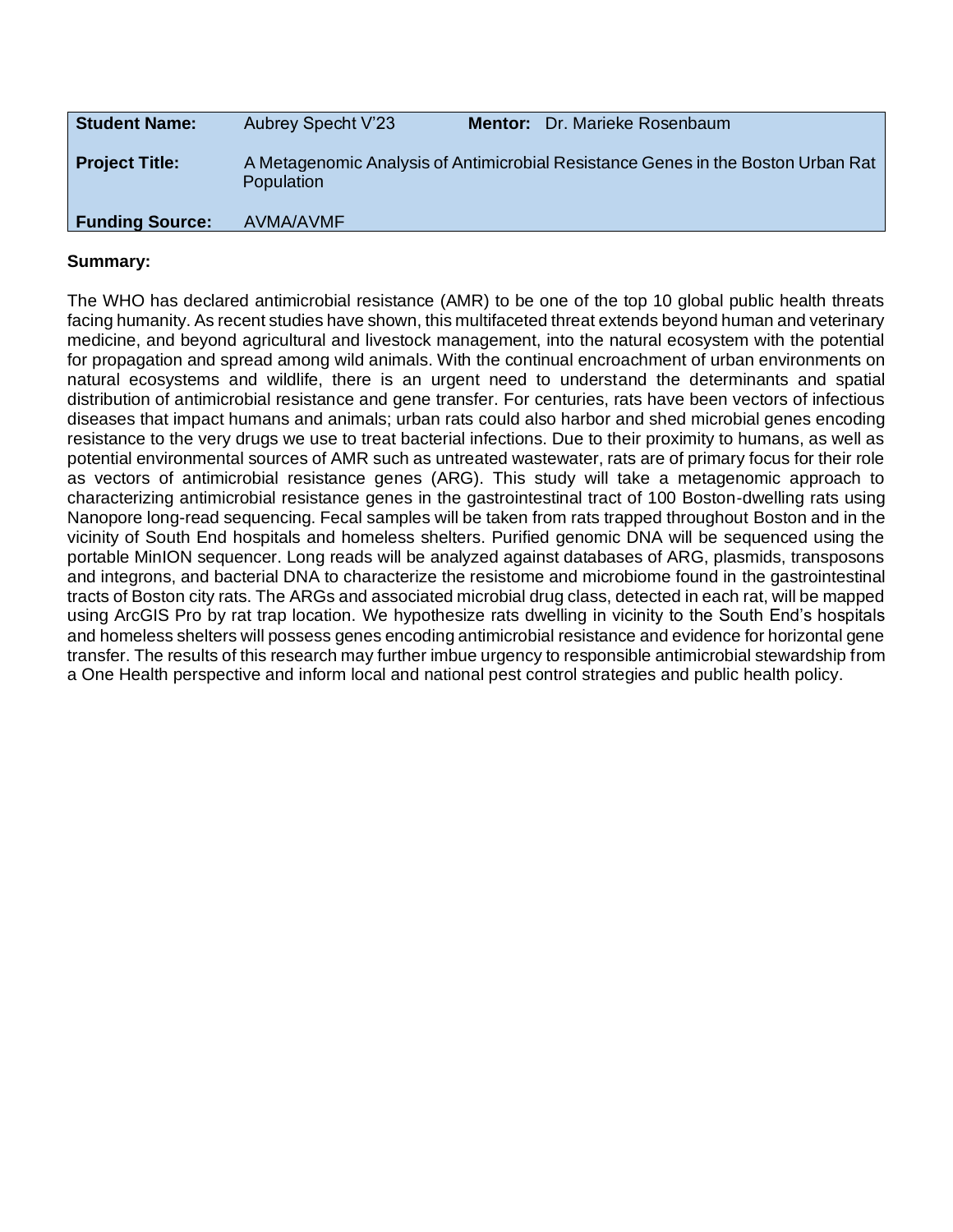| <b>Student Name:</b>   | Jamie Wells V'24                                           | Mentor: Dr. Elizabeth Rozanski                                            |
|------------------------|------------------------------------------------------------|---------------------------------------------------------------------------|
| <b>Project Title:</b>  |                                                            | A Novel Surgical Approach to Laryngeal Collapse in Brachycephalic Canines |
| <b>Funding Source:</b> | Cummings School of Veterinary Medicine at Tufts University |                                                                           |

The goal of this project is to test a new surgical technique for dogs experiencing laryngeal collapse as a complication of brachycephalic obstructive airway syndrome (BOAS). Brachycephalic dogs develop laryngeal collapse as an end-stage event in the BOAS complex. Laryngeal collapse manifests in extreme inspiratory respiratory distress. There is currently no effective surgical technique to correct laryngeal collapse; severely affected dogs are either palliated with a permanent tracheostomy or euthanized due to poor quality of life.

The model for this technique comes from pediatric medicine. Children with subglottic stenosis face similar challenges to dogs with laryngeal collapse, mainly, increased respiratory effort and decreased laryngeal lumen width, with collapse on inspiration. While children may be safely managed with tracheostomy tubes, surgical correction of laryngeal dysfunction is preferred. Laryngotracheal reconstruction, either with intercostal cartilage or plastic grafts, is effective in treating pediatric cases of subglottic stenosis and eliminating the need for permanent tracheostomy. This study will modify the technique for dogs and test its efficacy in expanding laryngeal lumen and decreasing airway resistance in a cadaver model. If successful, this surgical technique could permanently correct laryngeal collapse in dogs and revolutionize treatment of animals with brachycephalic obstructive airway syndrome.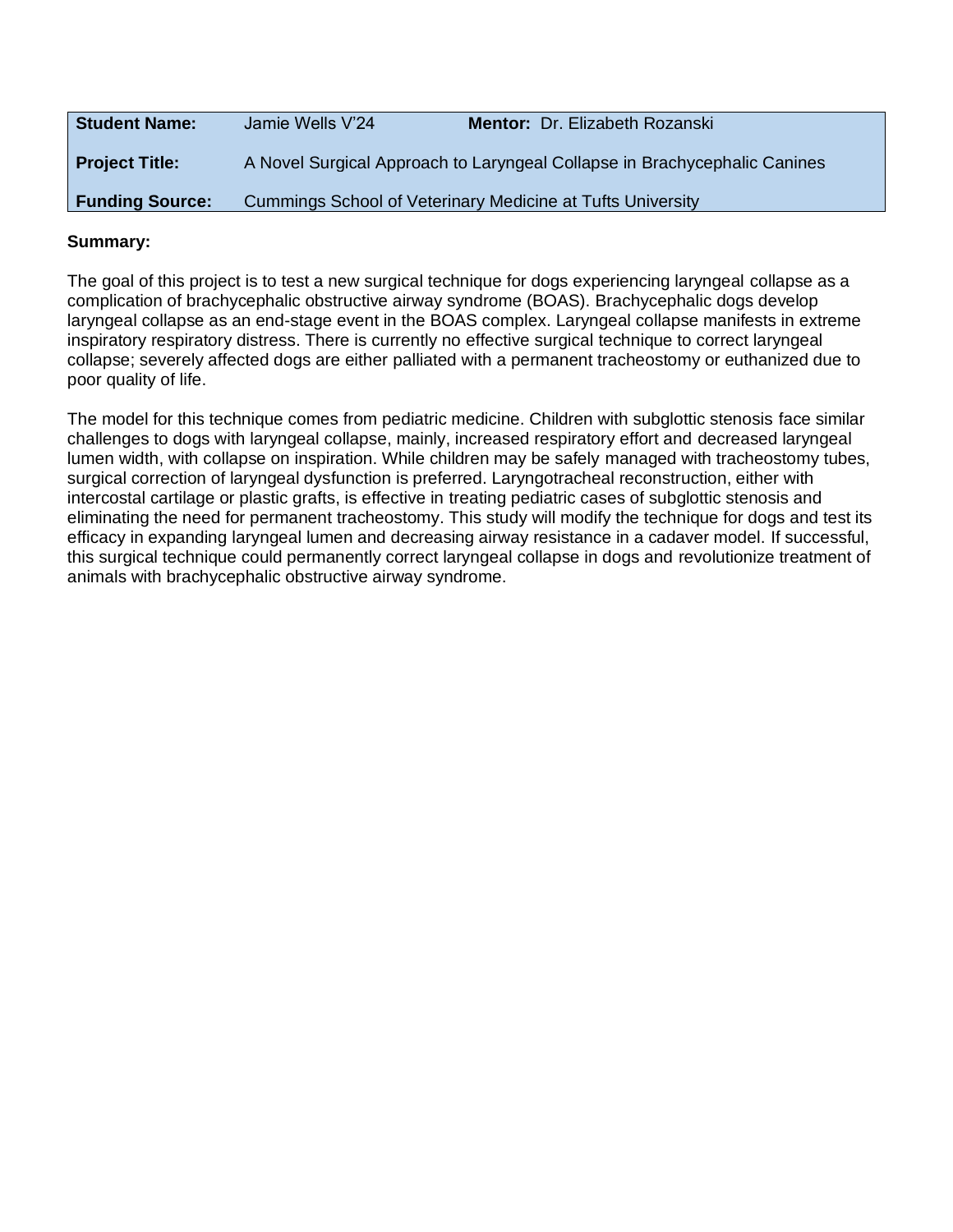| <b>Student Name:</b>   | Emma Wunderlich V'24                  | <b>Mentor: Dr. Allen Rutberg</b>                                                                                                                                     |
|------------------------|---------------------------------------|----------------------------------------------------------------------------------------------------------------------------------------------------------------------|
| <b>Project Title:</b>  | with Immunocontraceptive PZP          | An Evaluation of Behavioral Changes (Maternal Aggression & Social Group Size,<br>Composition, and Affiliation) of White-Tailed Deer (Odocoileus virginianus) Treated |
| <b>Funding Source:</b> | Internal Funds from Center of Animals |                                                                                                                                                                      |

Conflicts between high density deer populations and humans in suburban areas—particularly deerautomobile collisions—persist, causing researchers to search for solutions such as the immunocontraceptive porcine zona pellucida (PZP). The aim of this study is to determine how PZP immunocontraceptives affect white-tailed deer (*Odocoileus virginianus*) behavior, particularly maternal aggression/territoriality during fawning season as well as group size and composition. Female white-tailed deer are highly philopatric and travel in matrilineal groups. However, during fawning season does tend to isolate themselves to a core home range and exhibit aggressive behaviors toward conspecifics. We hypothesize that PZP-treated does will exhibit changes in social group size and composition compared to non-treated does. This could manifest as an increase in doe groups that are not genetically related or as a higher number of does traveling alone. We also predict that there will be a difference between the size of core home ranges of the two groups. Four major goals of this project include tracking adult females in order to evaluate core range size/territoriality between the two groups, determining family groups, matching fawns to does to evaluate mother-fawn relationships and determine which vaccinated individuals still reproduced, and observing sociality between female deer.

The study will be conducted in Head-of-the-Harbor Village, NY, with an emphasis on Avalon Nature Preserve. Approximately 50 does vaccinated with PZP in previous years are present on the site, and about 20 more females are expected to be captured, ear-tagged, and vaccinated in March 2021. Many of the deer vaccinated in previous years are expected to have yearlings while those vaccinated in March 2021 will most likely have fawns. Each treated doe will have a PIT tag as well as two unique numbered ear tags. Each captured deer will also receive solar powered GPS ear tags. Data collection will be divided into two parts. In the first half of the summer, GPS ear tag data and direct observation (three times daily in one-hour increments) will be combined to determine the size and overlap of home ranges and to record any aggressive behaviors. In the second half of the summer, social groups are expected to reunite, so this part of the project will combine trail cameras with direct observation to compare social group size and composition as well as affiliative behaviors between deer. Data analysis will be conducted using a Mann-Whitney U test for frequency of aggressive and affiliative behaviors as well as multiple t-tests to analyze average distances from fawns and other females in a group, percentage of time spent in a group with other females, group sizes, and the 95% home range polygon that overlaps with other females.

There is currently very little information on how immunocontraceptives like PZP may alter white-tailed doe behavior, which is critical to understand before considering the possibility of administering PZP to control deer populations on a wider scale.